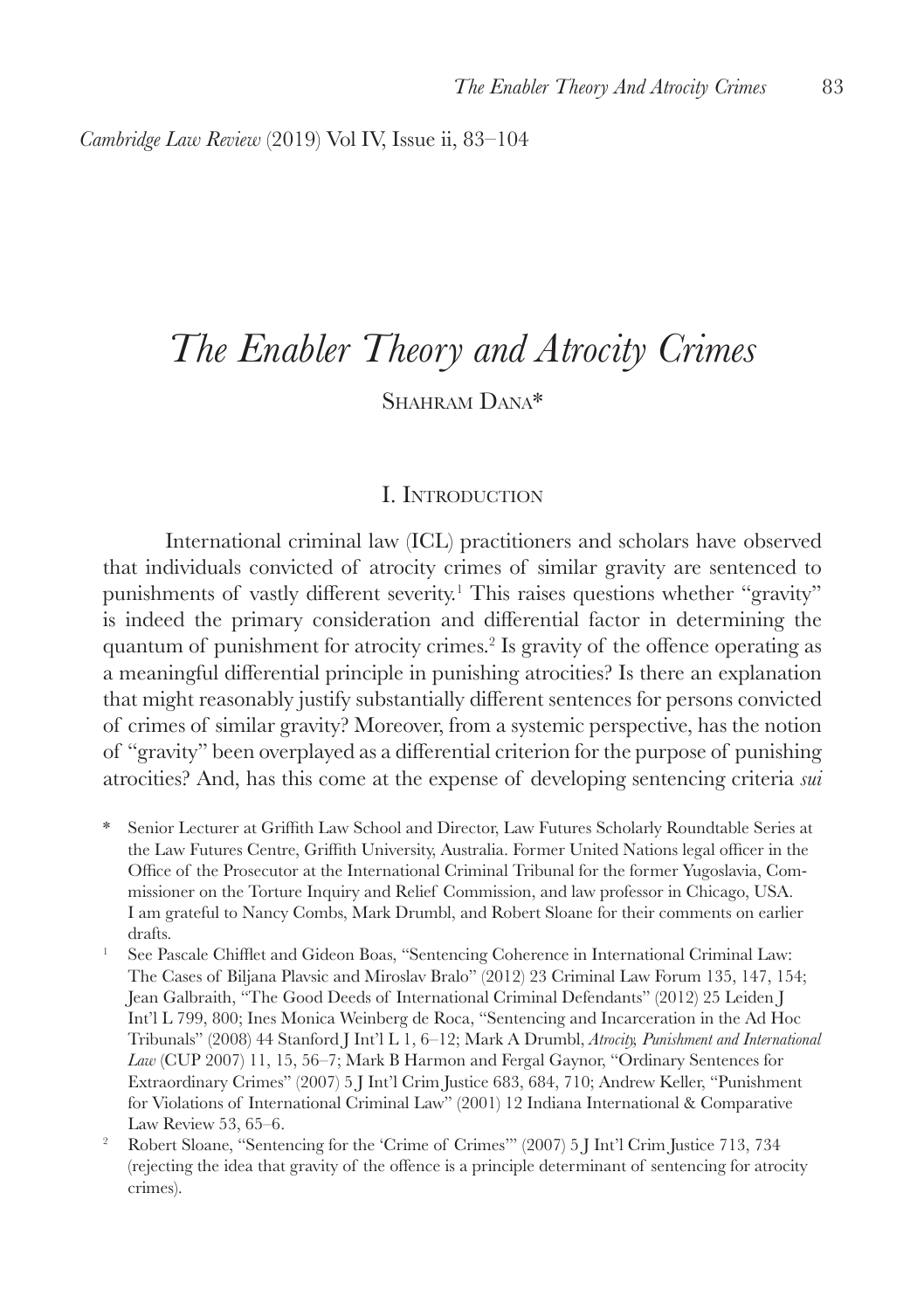*generis* to atrocity crimes? This article explores these questions and responds with an original claim: the enabler theory.

In order to answer these questions, the research sought to identify individuals convicted of the same crimes. This methodology allowed the analysis to hold constant gravity of the crime as a sentencing factor permitting an evaluation of the influence of other factors on the quantum of punishment. It also provided a pathway to evaluate whether gravity genuinely operates, with consistency, as the *primary* factor influencing sentencing outcomes. This approach made significant the jurisprudence of the Special Court for Sierra Leone (SCLS) due to the prosecutor's distinctive approach to charging atrocity crimes. The SCSL Prosecutor conducted a single trial for each warring party in the armed conflict and prosecuted multiple co-perpetrators of varying rank within the same armed group under a single indictment with the same underlying facts and violations of law. Thus, in each trial, the same criminal charges were laid against all defendants, regardless of rank held within the group's hierarchy. This afforded a rare opportunity to analyse sentencing outcomes where perpetrators occupying different positions in the hierarchy of an organization are held criminally responsible for the same underlying crimes.

Furthermore, very few studies focus on the SCSL and its sentencing jurisprudence, in particular, has been largely ignored in academic literature.<sup>3</sup> By selecting the SCSL's jurisprudence as the subject of study, this article makes a significant and new contribution to ICL literature. This study underscores the importance of research analysing the rich jurisprudence of the SCSL, its significant contribution to the development of ICL, and its enduring relevance to the work of the International Criminal Court (ICC). The ICC has cited the SCSL sentencing decisions giving it continuing immediate relevance to ICL.<sup>4</sup> Additionally, among the *ad hoc* and hybrid tribunals, the SCSL enjoys the distinction of being the only international court to sentence a former Head of State. Thus, its jurisprudence includes the rare opportunity to examine the application of ICL sentencing law, norms, and principles to a head of state.

Drawing on the jurisprudence of the SCSL, this article offers an original claim regarding atrocity sentencing. I theorise that judges consider an atrocity criminal's role in enabling the context, that is conflict, in which atrocity crimes erupt when allocating an appropriate punishment. I call this the "enabler factor". Although ICL jurisprudence does not explicitly identify "enabling" as a specific sentencing factor, the notion is present in judicial narratives about the role of the

<sup>3</sup> But see Shahram Dana, "The Sentencing Legacy of the Special Court for Sierra Leone" (2014) 42 Georgia J Int'l & Comp L 615.

<sup>4</sup> *Prosecutor v Thomas Lubanga Dyilo,* ICC-01/04-01/06, Decision on Sentence pursuant to Article 76 of the Statute (10 July 2012) (hereinafter, "*Lubanga* Sentencing Judgment").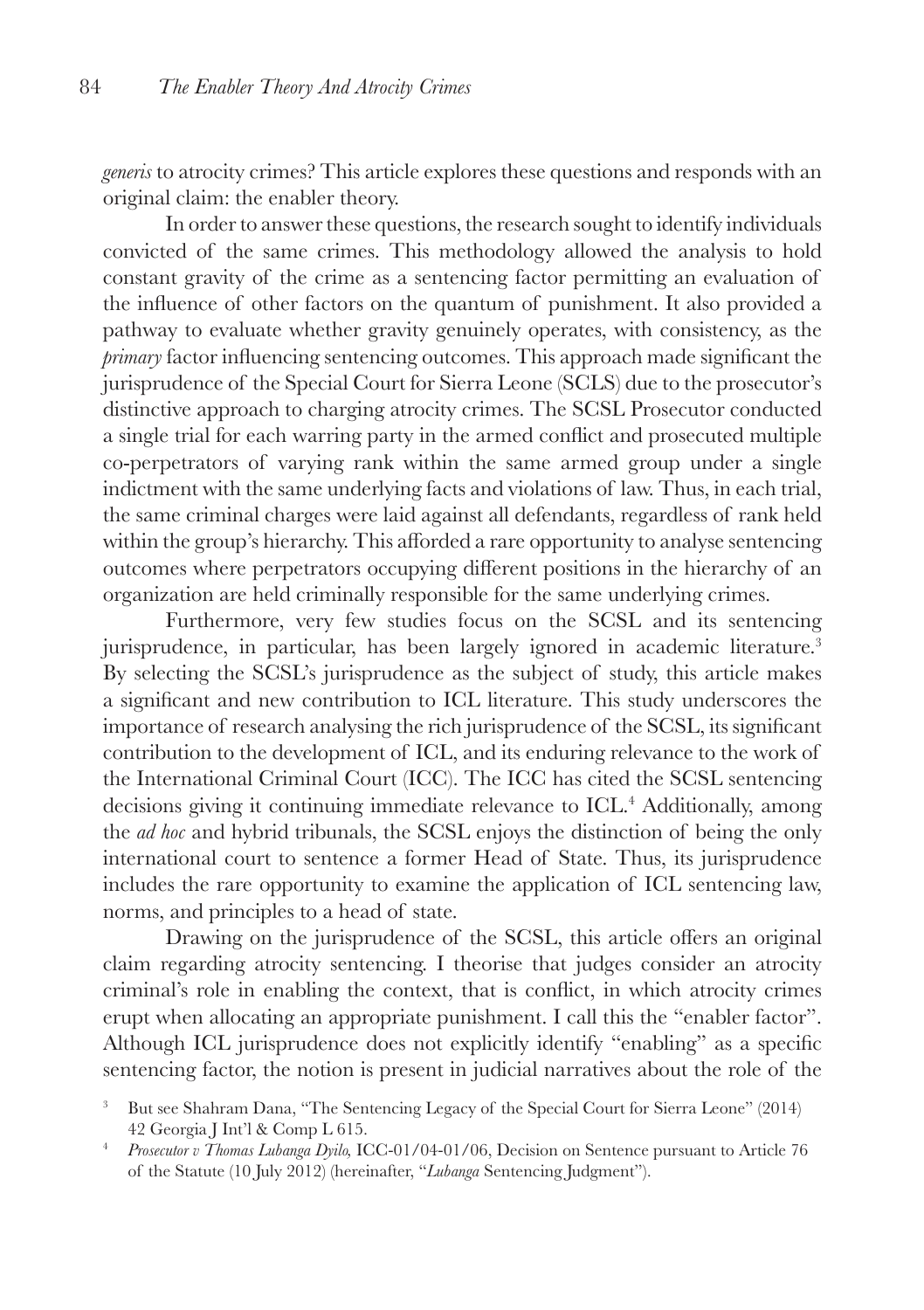accused in the atrocities.5 I argue that when ICL judges view an individual as an enabler, even if not explicitly articulated as a sentencing factor, they will punish that individual more severely than others that have committed similar crimes but were not enablers. ICL judgments in cases involving very powerful war criminals sometimes discuss the accused's role in enabling atrocities or the context of armed conflict that spawned atrocities crimes. This may appear in the court's judgment on guilty rather that in the sentencing judgment.6

The enabler theory closes the explanatory gap in sentencing outcomes left unexplained by the gravity narrative.7 This article advances the enabler theory to explain perceived inconsistencies in the quantum of punishment between different trials, for example between the sentence of Charles Taylor and persons in the Civil Defense Force (CDF), a loosely organized fighting force loyal to President Kabbah and the ousted, democratically elected government of Sierra Leone. It also explains the distribution of punishment among co-perpetrators within a single trial. For example, in the RUF trial, the enabler factor explains why Issa Sesay received more than double the prison sentence of his co-defendant Augustine Gbao (52 years versus 25 years) even though both were convicted of the same crimes. This article also employs the enabler factor to explain the sizable differences between the punishment of individuals who fought against the government of Sierra Leone versus the comparatively light sentences of government supporters. Additionally, the enabler theory offers a pathway towards congruency between judicial narratives and actual sentencing allocations. The expressive function of atrocity trials and punishment is presently undermined by a singular focus on a narrative of extreme "gravity" that outpaces the actual quantum of punishment. The final sentences are underwhelming when compared to this hightened gravity rhetoric. It is also instructive to future sentencing determinations by the ICC and other international tribunals. In addition to closing the explanatory gap in sentence allocations, it

<sup>5</sup> See, *e.g.*, Tadic Appeals Sentence, [55]–[58] (instructing trial judges to "consider the need for sentences to reflect the relative significance of the role of the Appellant in the broader context of the conflict"); *Prosecutor v Rukundo* (ICTR-2001-70 Trial Chamber), Judgment (27 February 2009) [605]; See also, *Prosecutor v Taylor*, Case No. SCSL-03-01-T, Judgment (18 May 2012) (hereinafter, "*Taylor* Trial Judgment") [5834]–[5835], [5842], and [6913]–[6915] (finding that "Taylor's acts and conduct had a substantial effect on the commission of the crimes because they: (i) enabled the RUF/AFRC's Operational Strategy; (ii) supported, sustained and enhanced the RUF/AFRC's capacity to implement its Operational Strategy.")

<sup>6</sup> Compare *Taylor* Trial Judgment with *Prosecutor v Taylor*, Case No. SCSL-03-01-T, Sentencing Judgment (30 May 2012) (hereinafter, "*Taylor* Trial Sentencing Judgment").

<sup>7</sup> Chifflet and Boas, *Sentencing Coherence in ICL* (n 1) 147, 156, and 158 (suggesting that gravity does not explain a large number of ICL sentencing outcomes).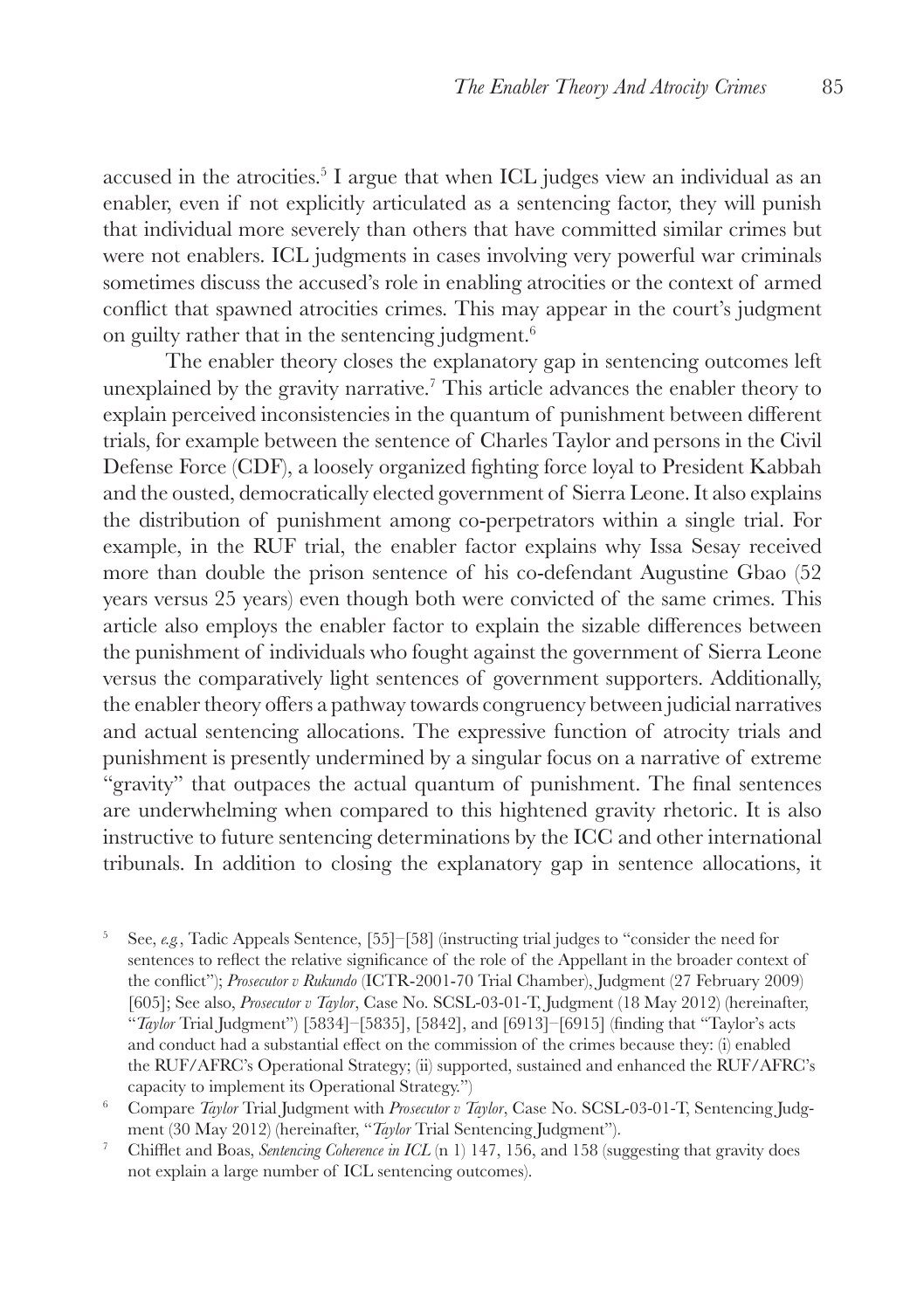also integrates sentencing outcomes with sentencing narratives and the goals of international prosecutions.

Section II launches straight into applying the enabler theory to explain the sentencing outcomes at the Special Court for Sierra Leone. It is examined in three distinct contexts. First, it is offered to explain the sentence of an individual atrocity perpetrator at the highest level of power and authority, such as a head of state. The enabler theory re-shapes the debate surround the punishment of Liberian President Charles Taylor, offering considerations that force rethinking of prevalent criticisms of his sentence. Second, through the prism of the enabler factor, I will illuminate the sentencing of three co-perpetrators of the same crimes in a way that "gravity" alone cannot explain. Third, the enable factor closes the explanatory gap between the sentences of perpetrators across the different trials and armed groups. Next, the article examines and responses to possible criticisms of the enabler theory. Section IV reflects on how existing ICL statutory provisions and sentencing factors can be interpreted to account for the enabler theory. The article concludes by examining some of the advantages of the enabler theory.

#### II. Enablers and mass atrocities in sierra leone

When heads of states or heads of armed groups enable mass conflict and criminality, an ominous environment for atrocities is created. The number of victims increases exponentially. Punishment in international criminal law must capture this extremely dangerous criminality. This can be done, for example, by giving weight the use of authority or power by head of a state or an armed group to enable atrocities, *i.e.*, to create or facilitate conditions that sustain atrocity criminality*.* This section applies the enabler factor to atrocities committed during a brutal war that fatally consumed the people of Sierra Leone for more than a decade.<sup>8</sup> In order to establish sufficient context, the section begins with a brief overview of the civil war in Sierra Leone.<sup>9</sup> This provides the factual context necessary for understanding the role of particular perpetrators and the application of the enabler factor. It then applies the enabler factor to the trials and punishments of: (1) Charles Taylor,

<sup>8</sup> For further reading on the conflict in Sierra Leone, see Ian Smillie, Lansana Gberie and Ralph Hazleton, *The Heart of the Matter: Sierra Leone, Diamonds & Human Security* (January 2000) <https:// cryptome.org/kimberly/kimberly-016.pdf> (discussing the devastating nature of the conflict); Nicole Fritz and Alison Smith, "Current Apathy for Coming Anarchy: Building the Special Court for Sierra Leone" (2001) 25 Fordham Int'l LJ 391, 394 (*discussing* a campaign of terror against civilians that included abducting children, forced prostitution, and the amputation of limbs).

<sup>9</sup> This factual background borrows heavily from my earlier scholarship. See further, Shahram Dana, "The Sentencing Legacy of the Special Court for Sierra Leone" (2014) 42 Georgia J Int'l & Comp L 615, 619–22.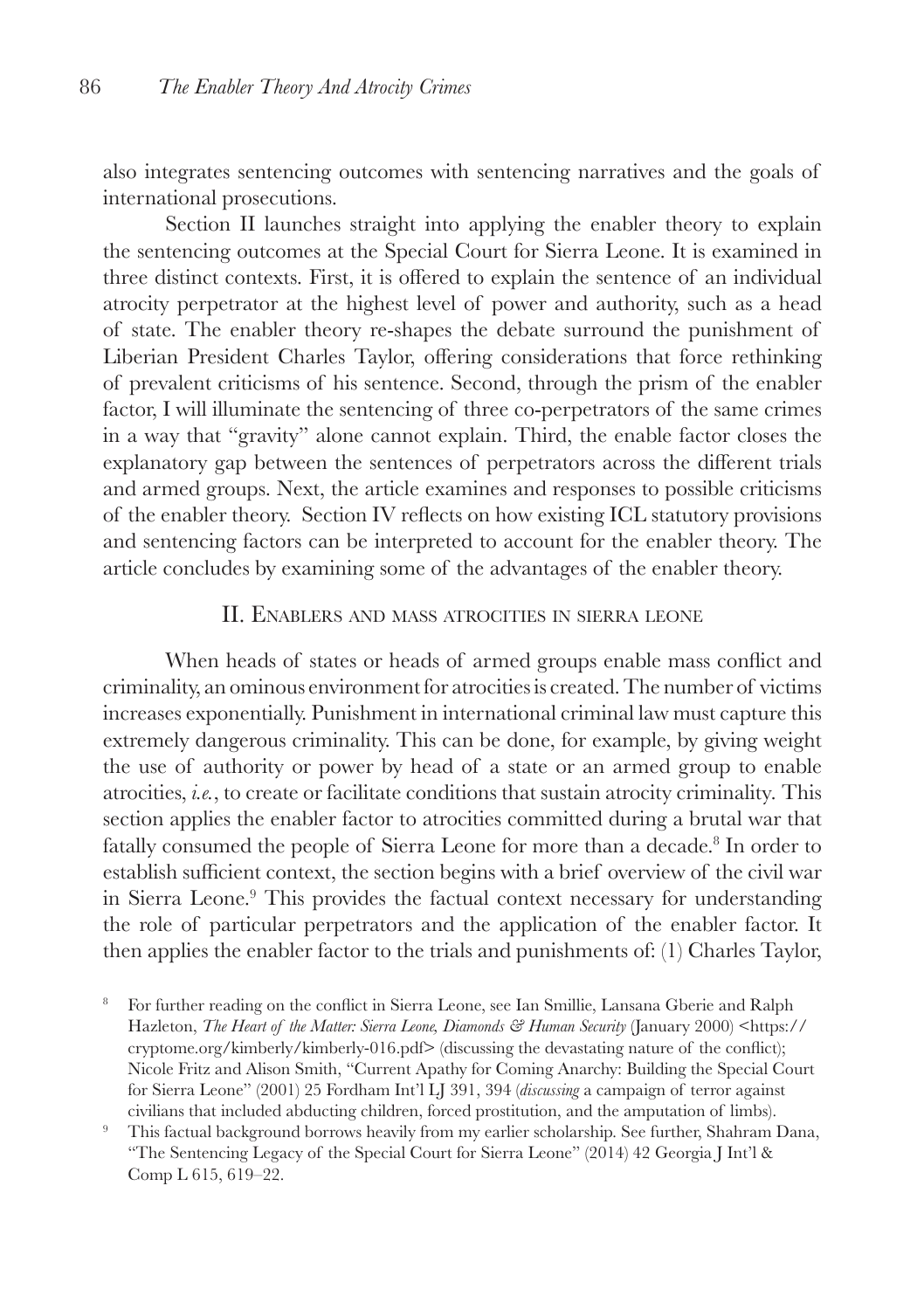then sitting Head of State and President of Liberia; (2) three members of the Revolutionary United Front (RUF); and (3) two members of the Civil Defense Force (CDF).

In Sierra Leone's 1996 democratic elections, Alhaji Ahmad Tejan Kabbah, an ethnic Mandingo, was elected President of Sierra Leone, becoming his country's first Muslim Head of State.<sup>10</sup> Soon after the elections, armed conflict between the new government and the RUF resumed.11 The RUF claimed that Kabbah's government was overrun with corruption, justifying an armed rebellion by the people.12 From neighbouring Liberia, Charles Taylor long supported and enabled the RUF's war in Sierra Leone against the government of President Kabbah and past ruling regimes.13 In December 1996, President Kabbah and RUF leader Foday Saybana Sankoh signed a peace agreement, the Abidjan Peace Accord, bringing a temporary halt to the atrocities and granting blanket amnesty to RUF fighters. However, peace did not last long. Within months, war consumed the country again. In March 1997, Sankoh was placed under house arrest in Nigeria for alleged weapons violations.<sup>14</sup> Although this gave Sierra Leone President Kabbah a small victory over the RUF, the ascendancy was short lived. A few months later, a group of senior military officers in the Sierra Leone Army (SLA) overthrew a weakened Kabbah in a *coup d'etat* and unlawfully seized power from the newly elected government with a brutal military assault on Freetown in which Liberian President Charles Taylor had "a heavy footprint" in planning, enabling,

<sup>&</sup>lt;sup>10</sup> Charles C Jalloh, "Contributions of the Special Court for Sierra Leone on the Developments of International Law" (2007) 15 Afr J Int'l & Comp L 165, 169 ("Jalloh Contributions"). *Prosecutor v Sesay*, Trial Chamber Sentencing Judgment (8 April 2009) (hereinafter, "RUF Trial Sentencing Judgment") [146].

<sup>11</sup> Nsongurua J Udombana, "Globalization of Justice and The Special Court of Sierra Leone's War Crimes" (2003) 17 Emory Int'l Rev 55, 71 (*stating* that the atrocities were occasioned by the desire to control of the country's natural resources).

<sup>&</sup>lt;sup>12</sup> See Babafemi Akinrinade, "International Humanitarian Law and the Conflict in Sierra Leone" (2001) 15 Notre Dame J L Ethics & Pub Pol'y 391, 392; Jalloh Contributions (n 10) 169; RUF Trial Sentencing Judgment (n 10) [146].

<sup>&</sup>lt;sup>13</sup> Iamie O'Connell, "Here Interest Meets Humanity: How to End the War and Support Reconstruction in Liberia, and the Case for Modest American Leadership" (2004) 17 Harvard Hum Rts J 207, 213; Fritz and Smith (n 8) 394 (discussing how after the RUF entered Sierra Leone and controlled the Eastern region of the country, it implemented Charles Taylor's a campaign of terror by abducting children, forcing prostitution, and amputating limbs).

<sup>14</sup> *Prosecutor v Sesay, Kallon and Gbao*, Case No. SCSL-04-15-T, Trial Chamber Judgment (2 March 2009) (hereinafter, "RUF Trial Judgment") [19].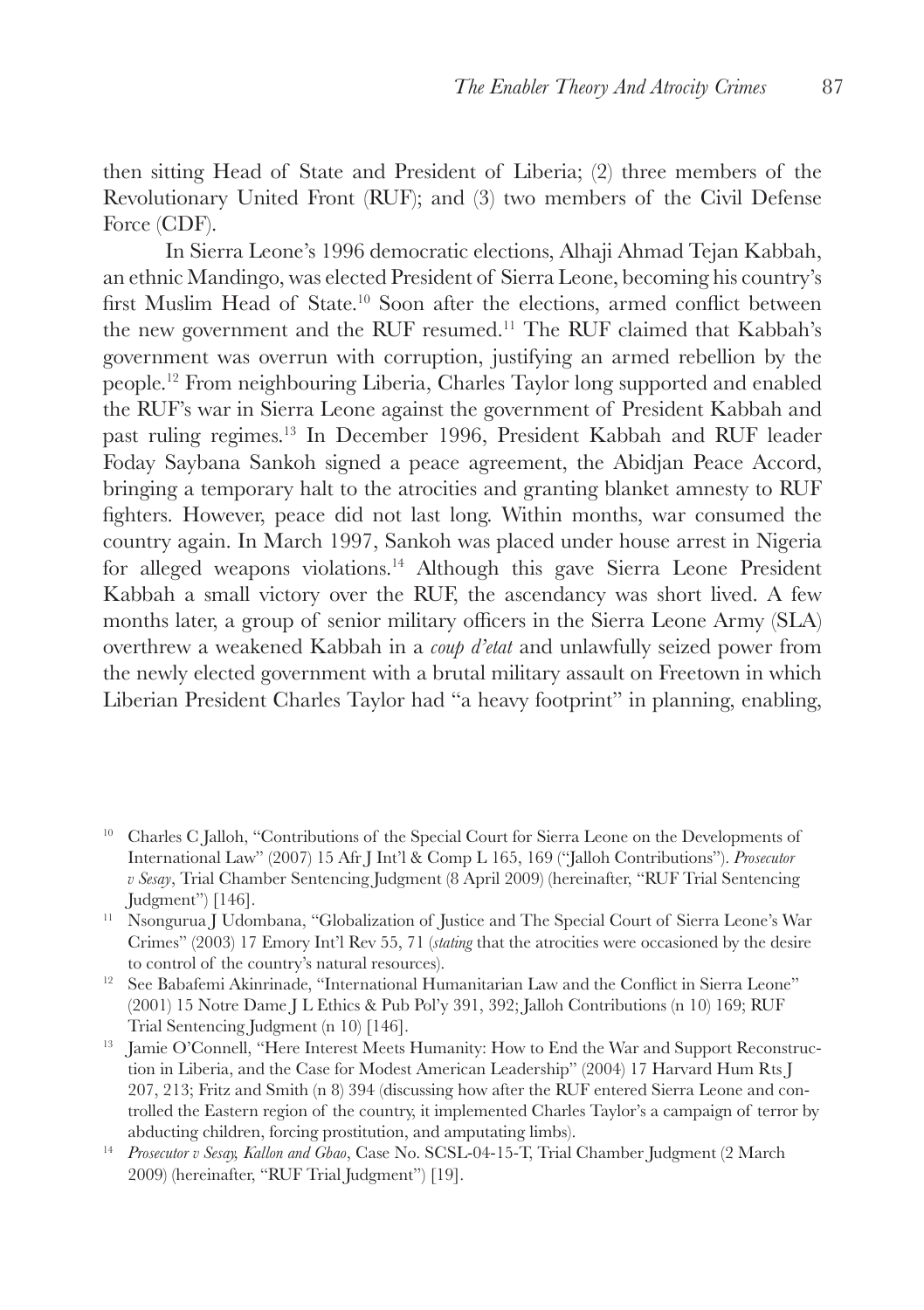and overseeing.15 Establishing themselves as the Armed Forces Revolutionary Council (AFRC), these mutinous officers installed one of their own, Johnny Paul Koroma, as Sierra Leone's new Head of State.

Although the AFRC and RUF joined forces, their union was an uneasy one. Together they fought against the CDF, which was led by Samuel Hinga Norman, an enormously popular figure and war hero among Sierra Leoneans.16 With the intervention and support of the Economic Community of West African States Monitoring Group (ECOMOG), forces loyal to Kabbah, including the CDF, managed to regain control of Freetown and reinstate Kabbah as Sierra Leone's president. The civilian population of Sierra Leone, however, saw no respite from deliberate brutalization and horrific attacks against them. All parties to the conflict, including ECOMOG and Nigerian armed forces, continued to mercilessly attack, kill, and terrorize civilians. The retreating AFRC and RUF fighters looted and pillaged villages, killed or imprisoned civilians, and otherwise terrorized the population, including widespread mutilations and amputations. The hostilities and accompanying atrocities were intense, extreme, and prolonged.17 After two more years of fighting, another peace agreement was signed and again RUF war criminals were granted full amnesty despite the horrible atrocities they committed. The 1999 Lome Peace Agreement, signed by President Kabbah and the RUF represented by Sankoh, not only gave Sankoh amnesty for atrocity crimes and pardoned his treason, but also installed him as Sierra Leone's Vice-President, and gave him control of the country's lucrative diamond mines.<sup>18</sup>

Two peace agreements and two full amnesties failed to deliver lasting or even short-term peace to the country, or respite to Sierra Leoneans from the horrors and hell they suffered. More hostilities followed and so too did graver atrocities. Throughout the war, Charles Taylor provided material support to the RUF/AFRC

- <sup>16</sup> Antonio Cassese (ed), *The Oxford Companion to International Criminal Justice* (OUP 2009) 677.
- <sup>17</sup> See further, *The Heart of the Matter* (n 8); Fritz and Smith (n 8) 394 (2001) (discussing a campaign of terror against civilians that included abducting children, forced prostitution, and the amputation of limbs).
- <sup>18</sup> Tony Karon, "The Resistible Rise of Foday Sankoh" *Time Magazine* (12 May 2000) <http://www. time.com/time/arts/article/0,8599,45102,00.html> (accessed 3 July 2013); Obituaries, Foday Sankoh *The Telegraph* (31 July 2003) <http://www.telegraph.co.uk/news/obituaries/1437579/ Foday-Sankoh.html> (accessed 18 March 2013).

<sup>15</sup> *Taylor* Trial Sentencing Judgment (n 6) [76], [77], and [98]; *Prosecutor v Moinina Fofana, Allieu Kondewa*, Case No. SCSL-04-14-T, Trial Judgment (9 October 2007) (hereinafter, "CDF Trial Sentencing Judgment") [44]. See also Human Rights Watch, "Sierra Leone: Getting Away with Murder, Mutilation, and Rape" (1999) 11(July) Human Rts Watch 3(A) 12; James Rupert, "Diamond Hunters Fuel Africa's Brutal Wars" *Washington Post Foreign Service* (16 October 1999); Ian Stewart, "Rebels Set Freetown Ablaze, President Opens Talks" *Associated Press* (7 January 1999).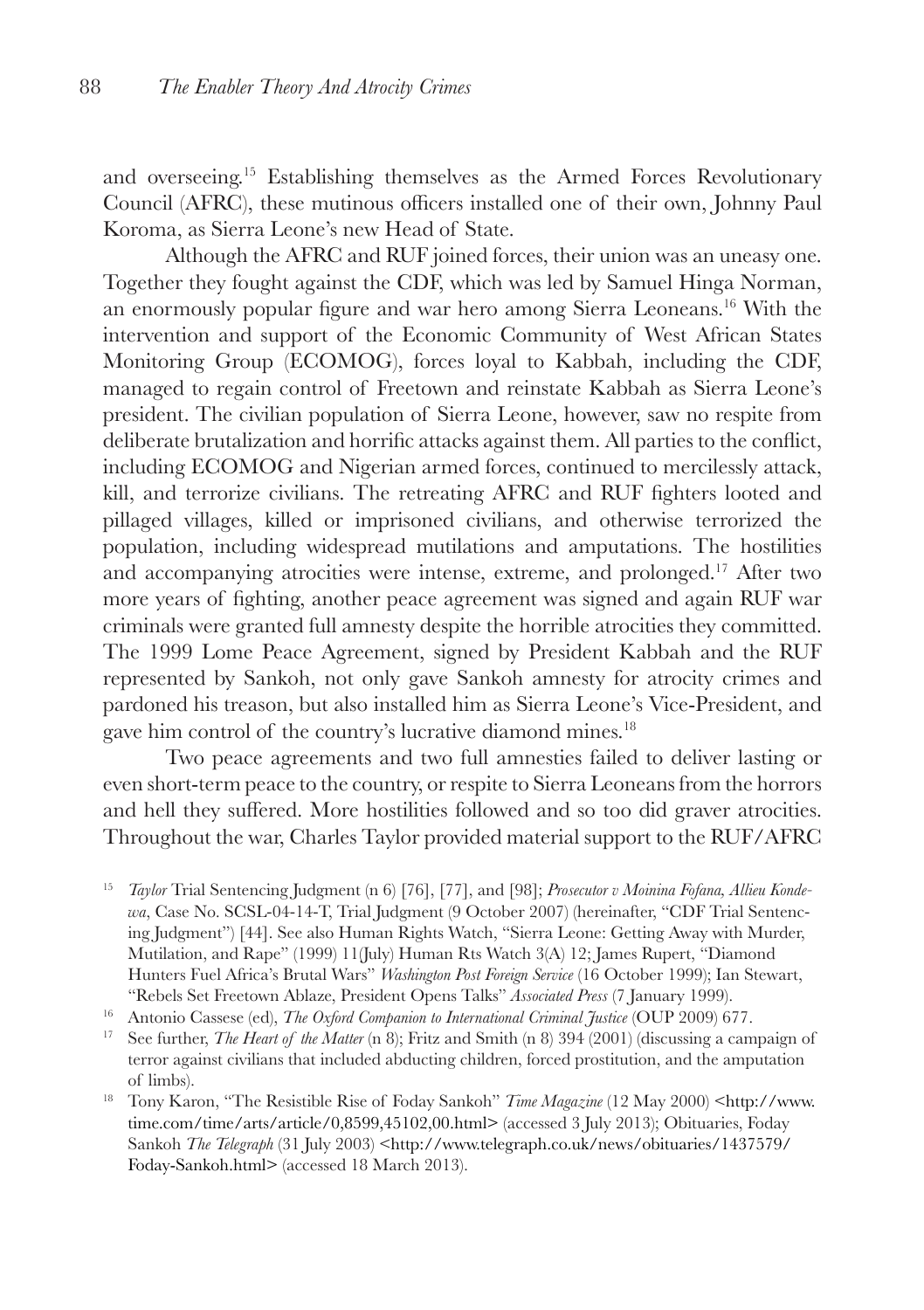armed groups that enabled them to continue the hostilities and atrocities, including supplying arms, weapons, munitions, and military personnel.<sup>19</sup> After the failures of the "peace with amnesty" strategy, movement towards accountability and justice gained traction, perhaps encouraged by the international tribunal model in response to the atrocities in Rwanda and Yugoslavia. In June 2000, President Kabbah requested that the United Nations Security Council establish a "special court for Sierra Leone" to prosecute RUF and AFRC leaders for planning and executing terrible atrocity crimes that brutalized and terrorized the people of Sierra Leone for more than 10 years.<sup>20</sup> The United Nations and Sierra Leone created a "special court" to prosecute persons bearing the "greatest responsibility" for the atrocities.<sup>21</sup>

The Special Court for Sierra Leone prosecuted and punished, *inter alia*, Charles Taylor, who was a sitting head of state when indicted; Alex Tamba Brima, Santigie Borbor Kanu, and Brima Bazzy Kamara, members of the AFRC Supreme Council and senior military commanders in the Sierra Leone Army that staged a successful *coup d'etat* that ousted the Sierra Leone government; Issa Sesay, senior military officer and commander of the RUF and later the combined AFRC/ RUF forces in their insurrection against Sierra Leone; and Samuel Hinga Norman, founder and leader of the CDF who was appointed Deputy Minister of Defence by President Kabbah during the conflict.

In contextualising the enabler theory to the atrocities in Sierra Leone, it is helpful to first lay out the quantitative picture emerging from the sentencing practice of the SCSL. The Court has imposed nine sentences ranging from 15 years to 52 years with an average sentence of 36 years and median of 45 years. This picture changes dramatically if we examine separately the punishments of vanquished opponents of the Sierra Leone government and the punishments of the victorious pro-Sierra Leone forces. The average sentence for the vanquished opponents (*i.e.* Charles Taylor, the RUF and AFRC fighters) is 46 years; whereas the average sentence for supports of President Kabbah (*i.e.* the CDF defendants) is 17.5 years after appeal (the average sentence of these defendants at trial was 7 years), a mere fraction of the punishment met out to those that rebelled against the government. The CDF defendants also received the lowest individual sentences. Among the opposition groups, the AFRC, *i.e.*, the defecting military officers, were punished most severely with an average sentence of 48.3 years, comprising of

<sup>19</sup> *Taylor* Trial Judgment (n 5) [5834]–[5835], [5842], and [6913]–[6915].

<sup>&</sup>lt;sup>20</sup> President of the Republic of Sierra Leone, Annex to the Letter dated 9 August, 2000, from the Permanent Representative of Sierra Leone to the United Nations addressed to the President of the Security Council, U.N. Doc S/2000/786 (10 August 2000).

<sup>&</sup>lt;sup>21</sup> Jalloh, *Achieving Justice* (n 2) 398-404 (discussing the creation of the court).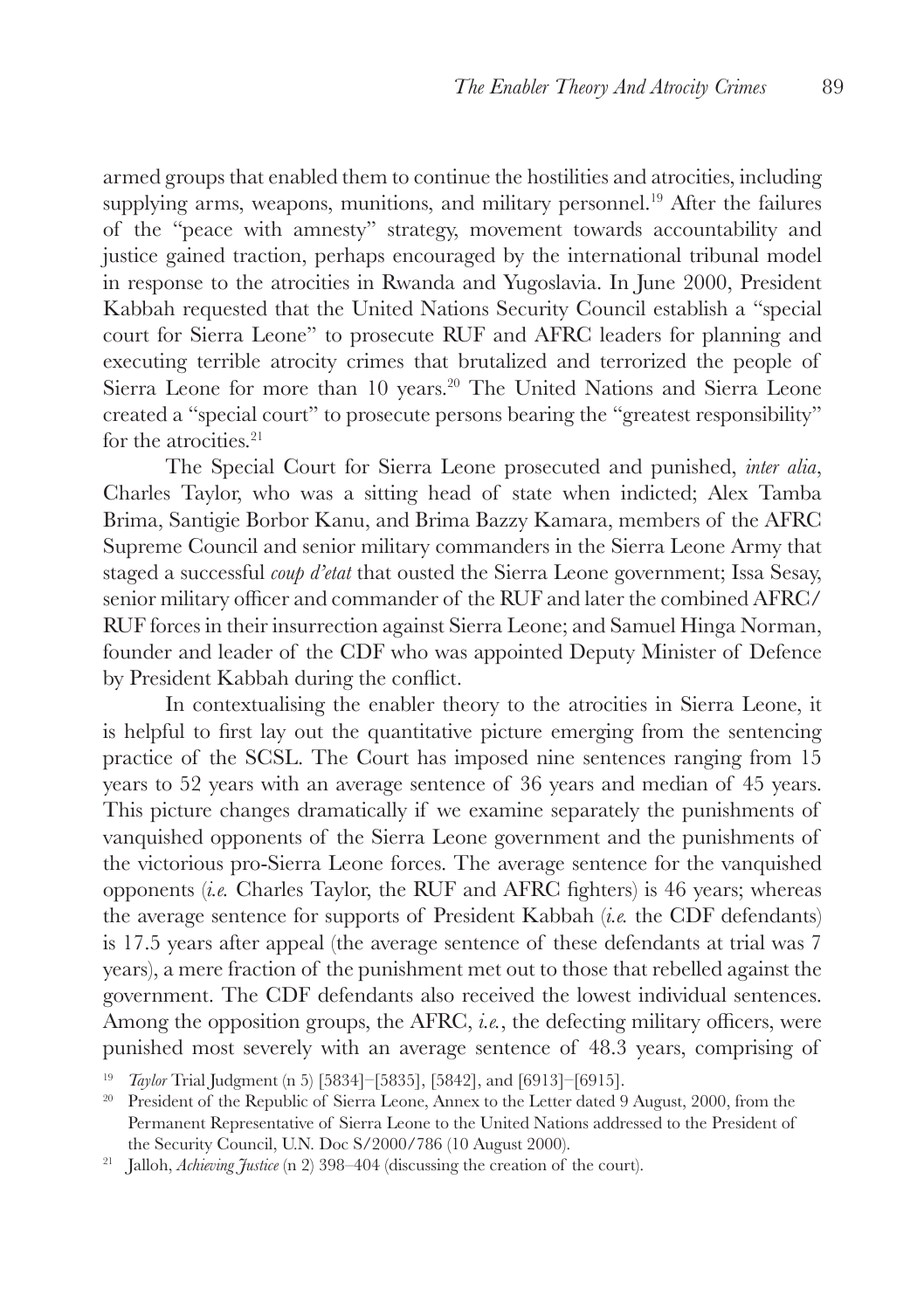individual sentences of 50 years for Brima and Kanu, and 45 years for Kamara.22 The average punishment for the RUF defendants was 39 years.<sup>23</sup> Sesay received a prison sentenced of 52 years, the highest individual punishment rendered by the SCSL.24 His RUF co-defendants Morris Kallon and Augustine Gbao received 40 and 25 years respectively.25

## A. Enabler factor as applied to charles taylor

Several authors have criticised Taylor's fifty-year (50) prison sentence as excessive. Mark Drumbl, for example, argues that the judges were obsessed with Taylor's status as Head of State.<sup>26</sup> He concludes that this judicial obsession with accountability for a Head of State disproportionately increased Taylor's sentence.<sup>27</sup> Drumbl invites us to consider whether Head of State status should matter so much when it comes to punishing atrocities.<sup>28</sup> Likewise, Kevin Jon Heller argues that the mode of liability underlying Taylor's conviction, aiding and abetting, does not justify his sentence.29 Heller's dissatisfaction stems largely from what he characterizes as poor reasoning and scant explanation for departing from basic principles that the judges themselves proffered as controlling the quantum of punishment.

Although subsequently overturned by the Appeals Chamber,<sup>30</sup> the trial judges took the position that aiding and abetting warrants a lesser punishment and furthermore proclaimed this to be a general principle of criminal law.<sup>31</sup> But then

<sup>23</sup> See *Prosecutor v Sesay*, Case No. SCSL-04-15-A, Appeals Chambers Judgment (26 October 2009) (hereinafter, "RUF Appeal Judgment") 477–81 (Sentencing Disposition).

- <sup>28</sup> *ibid*; see also, Wayne Jordash and Scott Martin, "Due Process and Fair Trial Rights at the Special Court: How the Desire for Accountability Outweighed the Demands of Justice at the Special Court for Sierra Leone" (2010) 23 Leiden Journal of International Law 585 (claiming that the quest for accountability of perceived leaders has trumped certain fair trial rights).
- <sup>29</sup> Kevin Jon Heller, "The Taylor Sentencing Judgment: A Critical Analysis" (2013) 11 J Int'l Crim Justice 835 (hereafter "Heller, *Taylor Sentence* (2013)").
- <sup>30</sup> *Prosecutor v Taylor*, Case No. SCSL-03-01-A, Appeals Chamber Judgment (26 September 2013) (hereinafter, "*Taylor* Appeal Judgment") [666] and [670].
- <sup>31</sup> *Taylor* Sentencing Judgment (n 6) [100].

<sup>&</sup>lt;sup>22</sup> See *Prosecutor v AFRC*, Case No. SCSL-04-16-A, Appeals Chambers Judgment (22 February 2008) (hereinafter, "AFRC Appeal Judgment") 105–6 (Sentencing Disposition).

<sup>24</sup> *ibid*.

<sup>25</sup> *ibid*.

<sup>26</sup> Mark Drumbl, "The Charles Taylor Sentence and Traditional International Law" *Opinio Juris Blog* (11 June 2012) <http://opiniojuris.org/2012/06/11/charles-taylor-sentencing-the-taylor-sentence-and-traditional-international-law> (accessed 14 April 2018) (hereafter "Drumbl, Punishing Heads of State (2012)").

<sup>27</sup> *ibid*.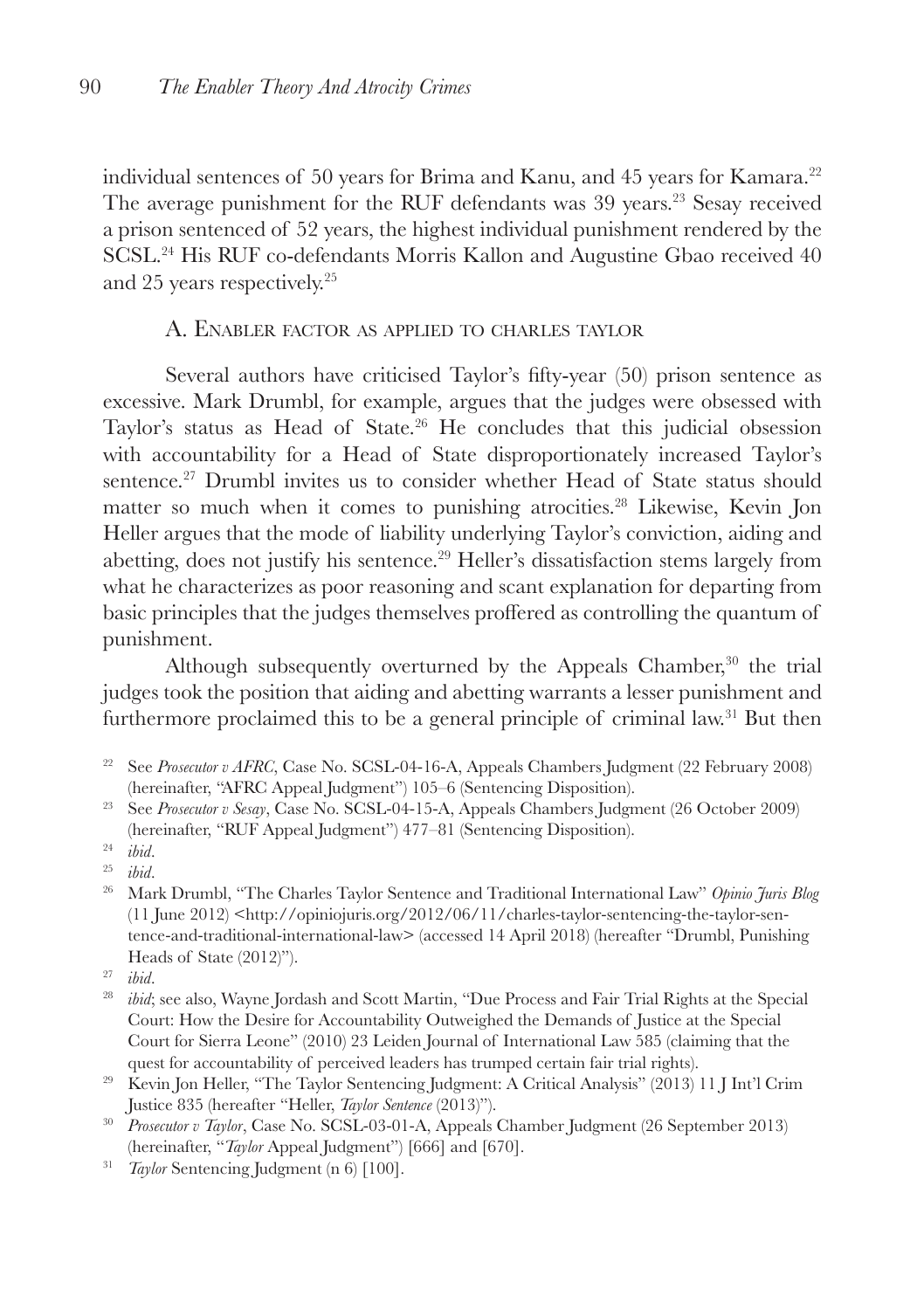they immediately tossed this declared principle aside, and decide that they will instead consider the "unique circumstances" of Taylor's case when determining his punishment. The ruling comes across as an unjustified "go around" a purportedly basic principle of criminal law acknowledged by the Trial Chamber itself. Heller and others are rightly discontent. The convicted person, the victims, and the broader communities deserve a sounder justification.

There is some debate about whether the asserted rule—that aiding and abetting as a matter of law deserves less punishment—is a universally accepted general principle of criminal law.32 Of course, factually, the actual contribution of an aider and abettor may be rather minor so as to warrant a lesser penalty. In such cases, a lesser penalty for aiding and abetting is the justifiable result of analysis and evaluation of the actual criminal conduct. It is not an automatic outcome. This is quite different from claiming at aiding and abetting as a matter of law merits a lesser penalty, regardless of the significance or decisiveness of the perpetrator's contribution. Facts must drive the analysis, especially in the context of atrocity crimes where the aiding and abetting is done by a head of state or head of an organised armed group. Yet, this critique does not resolve the problem here because, whether or not this is actually a general principle of criminal law, the Trial Chamber believed this rule to be a general principle and proceeded to sentence Taylor on that basis. So, assuming that this principle applies, is there a better explanation for the Trial Chamber's departure from it than the proffered "unique" circumstances of Charles Taylor case? If not, then perhaps Drumbl is right: "unique circumstances" might be simply a cover for a "fetish" to punishing a head of state.

One response might be that the critics are underestimating how seriously the Trial Chamber viewed Taylor's *planning* of crimes against humanity and war crimes. After all, Taylor was convicted of two modes of liability: planning as well as aiding and abetting.33 Still, this explanation does not get us home because Taylor was convicted of "planning" only one of his crimes; for all others, he was convicted as an aider and abettor. An explanation with greater legs is that the

<sup>&</sup>lt;sup>32</sup> The SCSL Appeal Chamber decisively concludes that it is not. It holds that the Trial Chamber's position is inconsistent with the SCSL's statute, rules, and jurisprudence. See, *Taylor* Appeal Judgment (n 30) [666] and [670]. The Appeal Chamber further holds that the Trial Chamber's ruling here is not supported by customary international law, nor a general principle of law, citing and discussing numerous jurisdictions including the Sierra Leone, the United States, Austria, Brazil, Costa Rica, Puerto Rico, France, and Italy: see [667]. The SCSL also persuasively demonstrates the error of arguments that rely on ICTY jurisprudence to claim that aiding and abetting as a mode of liability warrants lesser punishment: [666]–[669].

<sup>33</sup> *Taylor* Trial Judgment (n 5) [37B].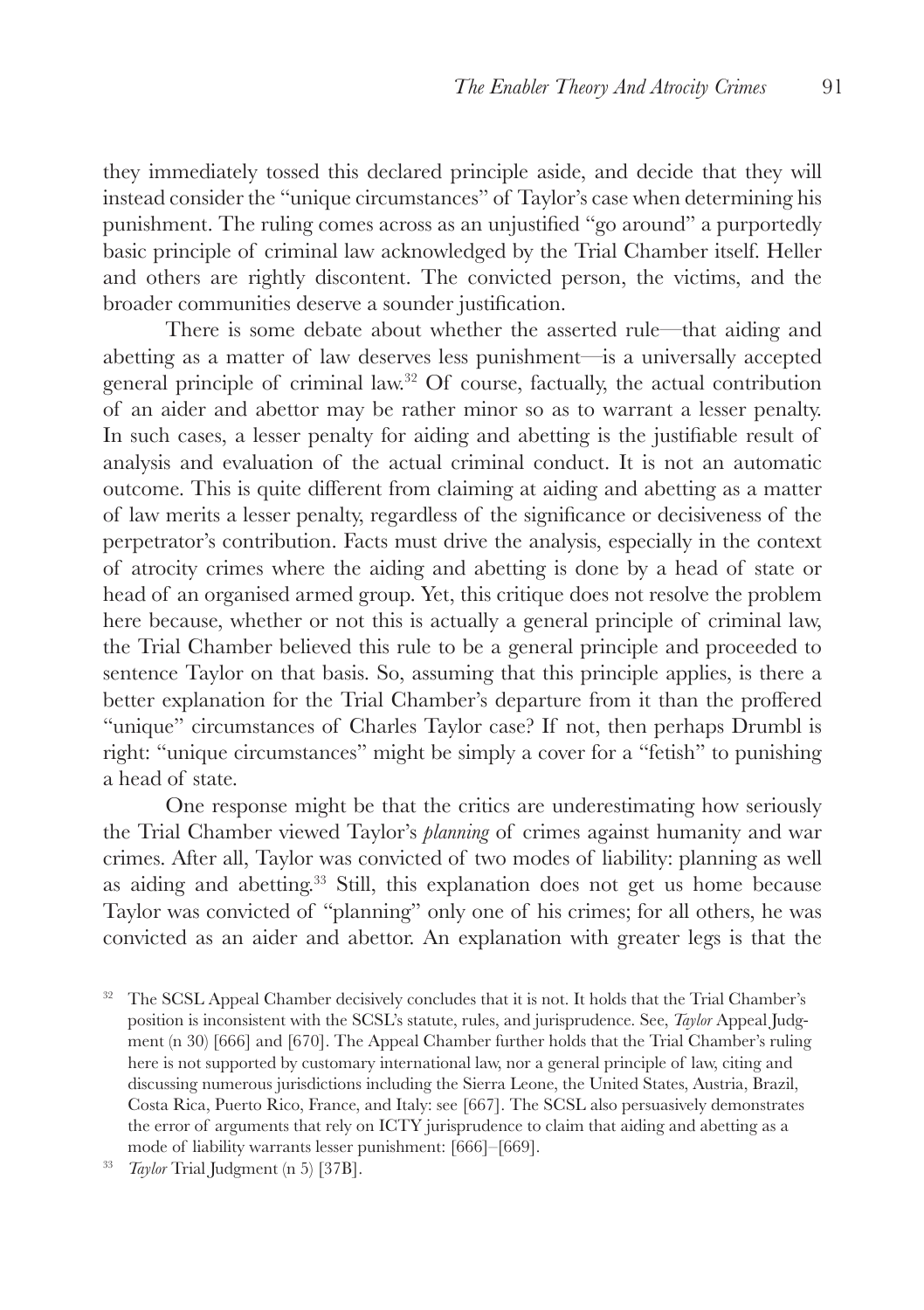judges considered Taylor's contribution to the atrocity crimes to be a particularly serious form of complicity. They considered Taylor to be an enabler.<sup>34</sup>

A closer examination of the trial judgment reveals that the judges consider Taylor to have not merely aided and abetted in the crimes but in fact *enable* the atrocities.35 He enabled the RUF/AFRC's operational strategy, which included the committed atrocity crimes, by supporting, sustaining and enhancing the RUF/AFRC's capacity to carry out these activities.<sup>36</sup> Taylor supplied arms and ammunitions to the RUF and AFRC that were "indispensable" in empowering them to launch attacks.37 The RUF repeatedly encountered the problem of depletion of its arms and military supplies and time and again Taylor responded by directly supplying them with more weapons.<sup>38</sup> Without the shipment of weapon's from Charles Taylor, the RUF could not have sustained their attacks on civilians.39 During the same time, the United Liberation Movement of Liberia for Democracy (ULIMO) was supposed to disarm and surrender its weapons to the UN. Instead, Taylor enabled them to sell or barter their weapons to the RUF, and further provided the RUF with the financial means needed to purchase these arms and ammunitions from the ULIMO.<sup>40</sup> Taylor also directly supplied the AFRC with arms.41 The trial judges found that "Taylor's acts and conduct had a substantial effect on the commission of the crimes because [he] enabled the RUF/AFRC."<sup>42</sup>

While the Trial Judgment is explicit that Taylor "was critical in enabling" the RUF and AFRC, $43$  the Sentencing Judgment does not explicitly identify "enabling" as a sentencing factor. Nevertheless, I argue the enabler factor influenced and increased Taylor's sentence. Implicit in the judges' sentencing narrative is their grave concern that Taylor enabled the armed conflict and ensuing atrocities. When the Trial Chamber analyses the "role of the accused", it considers Taylor's "sustained operational support;" "the steady flow of arms and ammunition;" and

<sup>35</sup> *E.g. Taylor* Trial Judgment (n 5) [5834], [5835], [5842], [6913]–[6915] (finding that "Taylor's acts and conduct had a substantial effect on the commission of the crimes because they: (i) enabled the RUF/AFRC's Operational Strategy; (ii) supported, sustained and enhanced the RUF/AFRC's capacity to implement its Operational Strategy.")

- <sup>39</sup> *ibid* [6913]. See also, *Taylor* Appeals Judgment (n 30) [683].
- <sup>40</sup> *Taylor* Trial Judgment (n 5) [5835].
- <sup>41</sup> *ibid* [5837].
- <sup>42</sup> *ibid* [5834], [5835], [5842], [6913]–[6915]
- <sup>43</sup> *E.g. ibid* [6914].

<sup>34</sup> *E.g. Taylor* Trial Judgment (n 5) [6914] (finding that Taylor "was critical in enabling" the RUF and AFRC). See also, *Taylor* Appeals Judgment (n 30) [683].

<sup>36</sup> *ibid*.

<sup>37</sup> *E.g. Taylor* Trial Judgment (n 5) [5834], [6914].

<sup>38</sup> *ibid* [5837], [6914].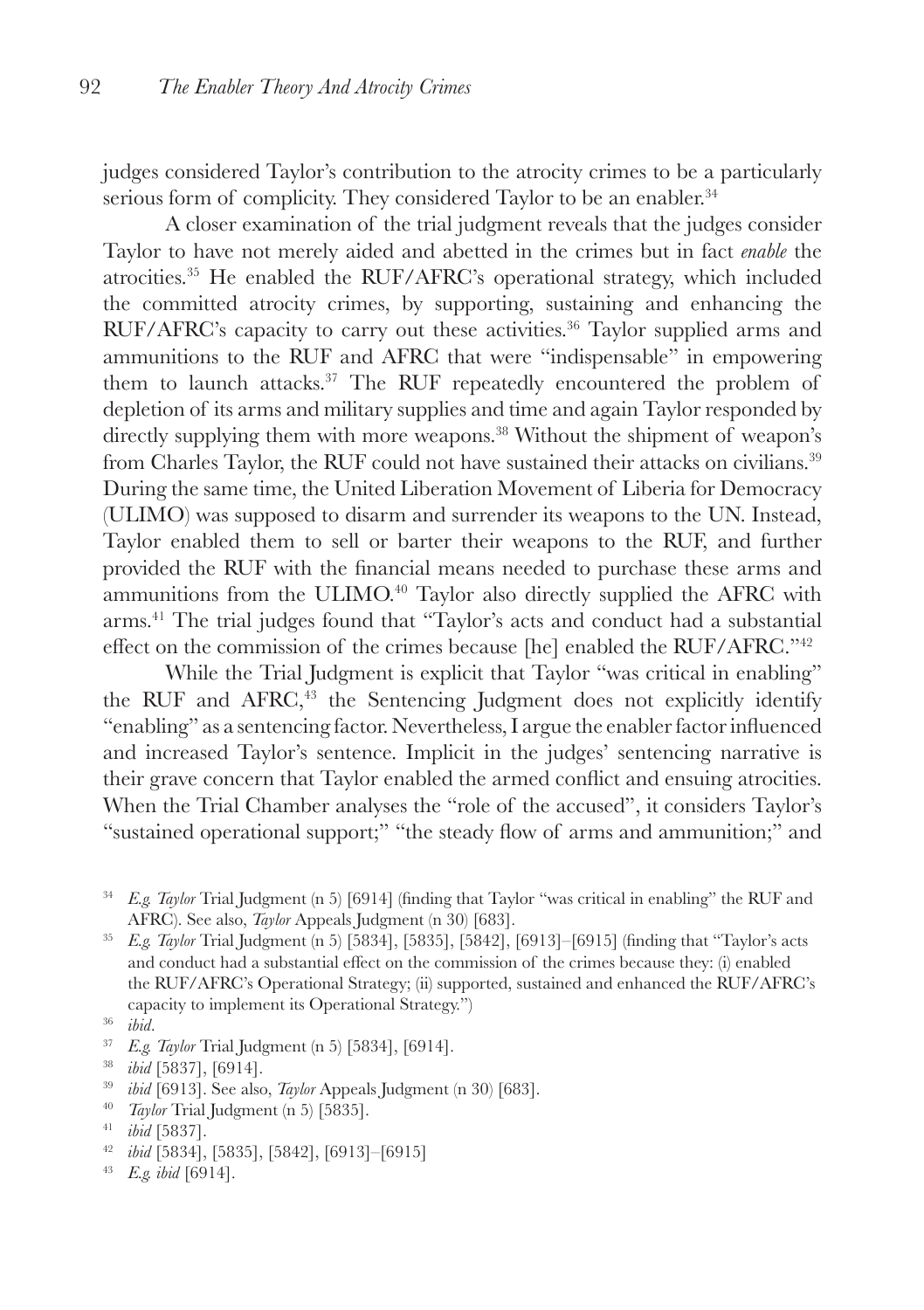"the extended duration of the conflict… and crimes."44 The judges further found that without Taylor's involvement "the crimes might have end earlier."45 These finding concerning Taylor's role in the atrocities strongly indicate that the judges considered Taylor to be an enabler, and they further imply this by placing him in "a different category of offenders for the purpose of sentencing."<sup>46</sup> Clearly, the fact that Taylor was responsible for knowingly enabling a dire situation encouraging the commission of atrocities, some of which he planned himself and others in which he was complicit and made a decisive contribution, weighed heavily on the judges during sentencing deliberations.

The enabler factor explains Taylor's sentence by considering his role in enabling and maintaining a milieu or situation of atrocities. The judges found that Taylor enabled the commission of atrocity crimes in another state.47 In the context of atrocity crimes and the goals of international criminal justice, a Head of State using his power and state resources to *enable*, as the SCSL describes it, atrocities and conflict in the territory of another country is the archetype criminality that ICL is most concerned with. It is arguably the quintessence of atrocity crimes. This wrongdoing must be accounted for in the punishment. The harm here goes beyond public international law concerns regarding state sovereignty. As a Head of State, Taylor's criminality decisively enabled the commission of crimes against humanity and other horrific atrocity crimes against the civilians of another state. Thus, when such extraterritorial criminality is committed by a person in control of a foreign state's armed forces or military resources, the nature of this criminality must be linked to the quantum of punishment. The *Taylor* Trial Chamber sought to capture this harm—the extraterritorial nature and effect of his wrongdoing—as an aggravating factor.48 Such a conceptualisation is reasonable, but arguably could have been sharpened by more direct accounting of how Taylor used his power as a head of state to enable atrocities and connecting that dire harm to the resulting increase in punishment. The danger lies not simply in extraterritorial criminality, but in a very powerful actor enabling atrocities in a neighbouring country. The punishment is better explained by the enabler factor.

#### B. ENABLER FACTOR AS APPLIED TO THE RUF CASE

Comparing the sentences of Sesay, Kallon, and Gbao gives further traction to the influence of the enabler factor. Given that all three defendants were convicted of the same underlying crimes (acts of terrorism, mutilations and cutting

- <sup>46</sup> *ibid* [100].
- <sup>47</sup> *ibid* [98].
- ibid.

<sup>&</sup>lt;sup>44</sup> *Taylor* Sentencing Judgment (n 6) [76].

ibid.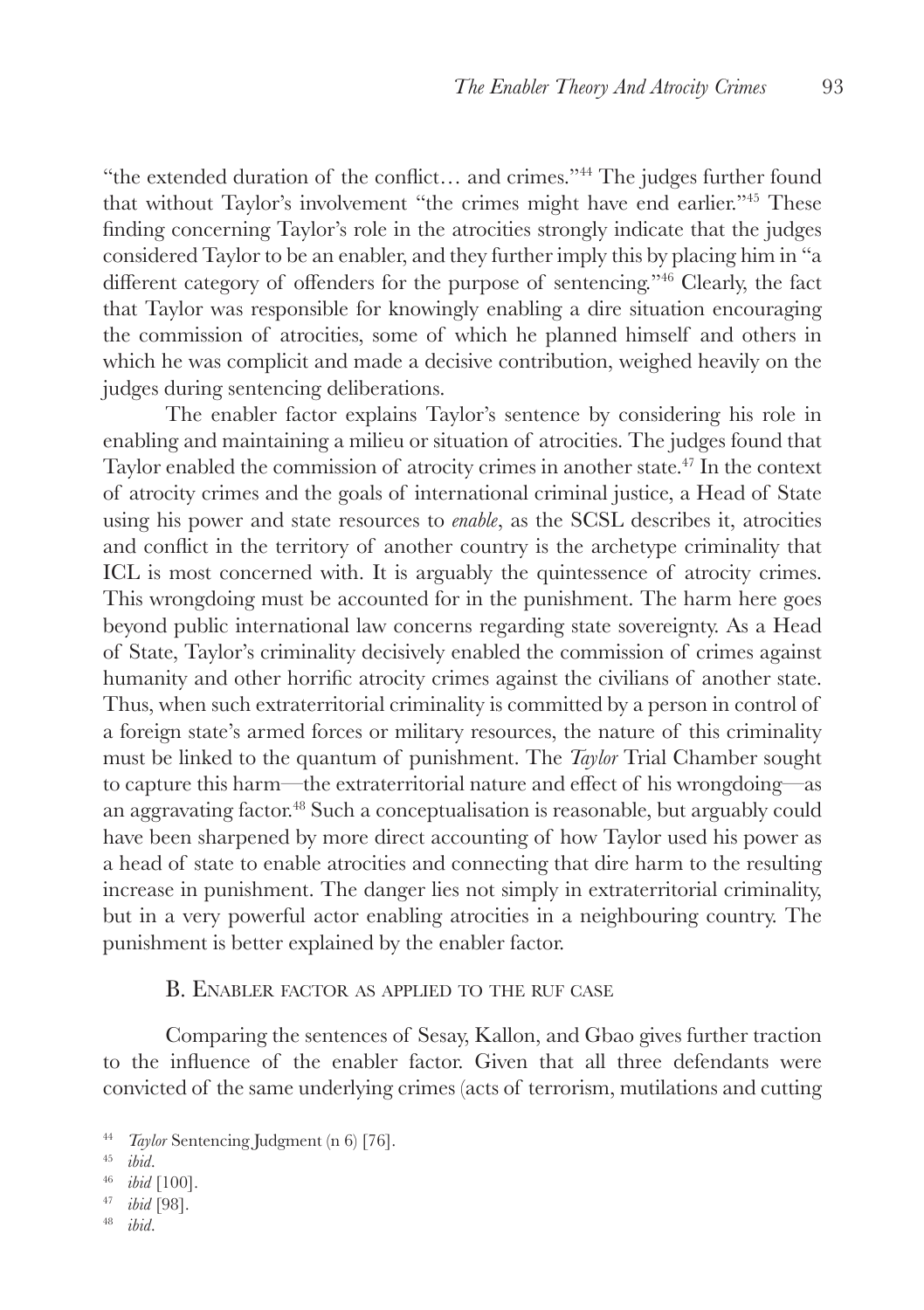off of limbs, rape, sexual slavery, murder, enslavement, pillage, forced marriage, and attacks on peacekeepers), this trial allows us to compare crimes of the same gravity. When we compare the sentence of Sesay, the man who had the power to effectuate the disarmament of the RUF, with Gbao, also a senior military commander reporting directly to Sesay, we learn that "gravity" does not function as a differential sentencing principle as judges claimed. For some crimes, Sesay was sentenced to three times the prison term that Gbao received, as shown in the table below.49 For example, both were convicted of rape as a crime against humanity under Count  $6$  of the indictment.<sup>50</sup> For this offense, Sesay was sentenced to  $45$ years of imprisonment, whereas Gbao received only 15 years. For sexual slavery as a crime against humanity under Count 7, Sesay was sentenced to 45 years; Gbao got 15.51 For pillaging as a war crime under Count 14, Sesay was sentenced to 20 years; Gbao got six.<sup>52</sup> For other inhumane acts as a crime against humanity under Count 7, Sesay was sentenced to 40 years; Gbao got 11.<sup>53</sup>

| <b>CRIME</b>                      | <b>SENTENCE</b>                                 |
|-----------------------------------|-------------------------------------------------|
| Rape (CAH)                        | $Sesay - 45$ years<br>$Gbao - 15$ years         |
| Sexual Slavery (CAH)              | $Sesay - 45 years$<br>$Gbao - 15$ years         |
| Pillaging (WC)                    | $Sesay - 20 years$<br>Gbao $-6$ years           |
| Terrorism (WC)                    | $Sesay - 52 \text{ years}$<br>$Gbao - 25$ years |
| Attacks against Peacekeepers (WC) | $Sesay - 51 years$<br>$Gbao - 25$ years         |
| Other inhumane acts (CAH)         | $Sesay - 40 years$<br>$Gbao - 11 years$         |

Furthermore, comparing their punishments for other crime reveals a similar pattern. Crimes for which Sesay received 52 years (terrorism as a war crime) and 51 years (attacks against peacekeepers), Gbao received only 25 years for the same crimes,54 which were in fact charged in the indictment under the same count against both defendants (Counts 1 and 15).<sup>55</sup> Yet, Sesay received more than double

<sup>54</sup> RUF Appeal Judgment (n 23) 477–81 (Sentencing Disposition).

<sup>55</sup> RUF Indictment (n 50).

<sup>49</sup> RUF Appeal Judgment (n 23) 477–81 (Sentencing Disposition).

<sup>50</sup> *Prosecutor v Sesay, Kallon and Gbao*, Case No. SCSL-2004-15-PT, Corrected Amended Consolidated Indictment (2 August, 2006) (hereinafter, "RUF Indictment").

<sup>51</sup> RUF Appeal Judgment (n 23) 477–81 (Sentencing Disposition).

 $\frac{52}{53}$  *ibid.* 

<sup>53</sup> *ibid.*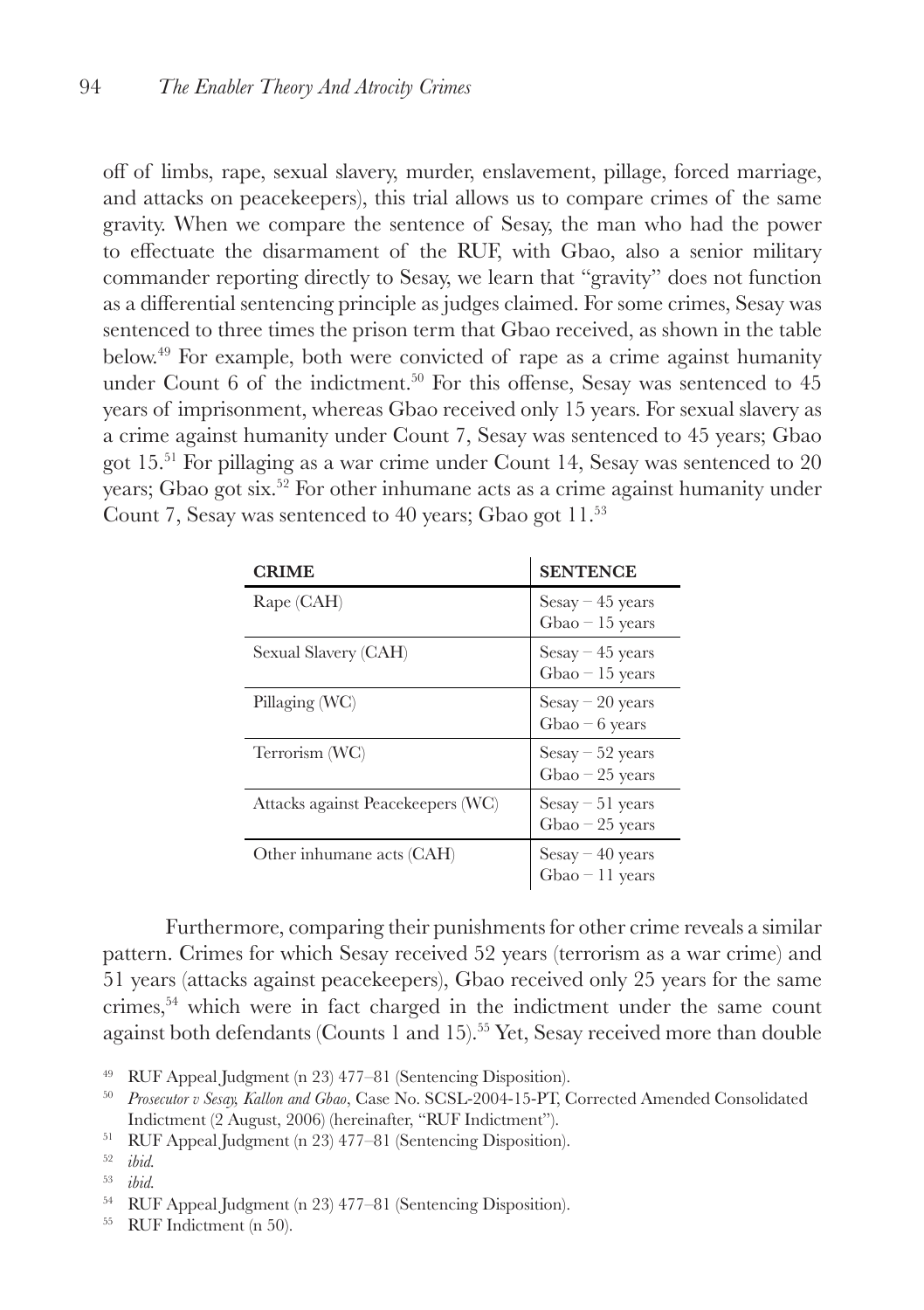the prison time that Gbao got for these crimes. Likewise, for extermination as a crime against humanity under Count 3, Sesay was sentenced to 33 years; Gbao got 15. Thus, the increase in the penalty for the same crime is more than 100%.

The Trial Chamber treated Sesay as the most influential and highestranking battlefield commander of RUF/AFRC; in other words, Sesay was the ultimate commander of the all rebel fighting forces.<sup>56</sup> Sesay's power to end the conflict was amply demonstrated when under his orders the entire rebel forces demobilized. Given Sesay's crucial role in sustaining the conflict and atrocities, and his 52-year sentence (the highest at the SCSL) compared to the 25 years Gbao received, the sentencing practice here indicates that the enabler factor will enhance punishment by more than 100%.57 Thus, gravity of the offense, if understood as the seriousness of the harm, is not as controlling of quantum of punishment as the rhetoric of the SCSL and other international criminal courts suggests. In fact, gravity can hardly be considered a "litmus test" for a sentence when one defendant receives double or triple the sentence of his co-defendant when both were convicted of the very same crime—thus same gravity—alleging the same facts under the very same count in the indictment. For the same crimes, Sesay was sentenced to 27 years more than Gbao.<sup>58</sup> Attributing this increase of 27 years to the aggravating factor of Sesey's "position as a superior" does not convincingly account for the quantum of the increase. Gbao was also a senior commander.

The difference is also striking when we compare Sesay to Kallon. For the crime of acts of terrorism, Kallon got 39 years and Sesay received an additional 13 years, increasing his punishment to 52 years of imprisonment, a 33% increase in punishment.59 Likewise, for the crime of attacking peacekeepers, Sesay's punishment was 51 years of imprisonment whereas Kallon received 40 years.<sup>60</sup> Thus, Sesay received 11 more years than Kallon for the same crime, making Sesay's prison sentence more than 25% longer than Kallon.

The sentences in RUF case demonstrates that even between high level perpetrators (Sesay, Kallon and Gbao), the punishment for the enabler among them increases quite substantially. The critical role of a very high-ranking accused in enabling and creating a milieu for systemised criminality is a weighty differential factor and can reasonably account for this sharp increase in penalty. The enabler factor is very significant in sentence allocations for atrocity crimes, even though it is often not clearly articulated in international judgments. So influential was the

<sup>56</sup> *ibid* [22] and [23].

<sup>&</sup>lt;sup>57</sup> RUF Appeal Judgment (n 23) [1206] (finding that Sesay's highly influential role increased the gravity of the offences).

<sup>58</sup> RUF Appeal Judgment (n 23) 477–81 (Sentencing Disposition).

<sup>59</sup> *ibid*.

<sup>60</sup> *ibid*.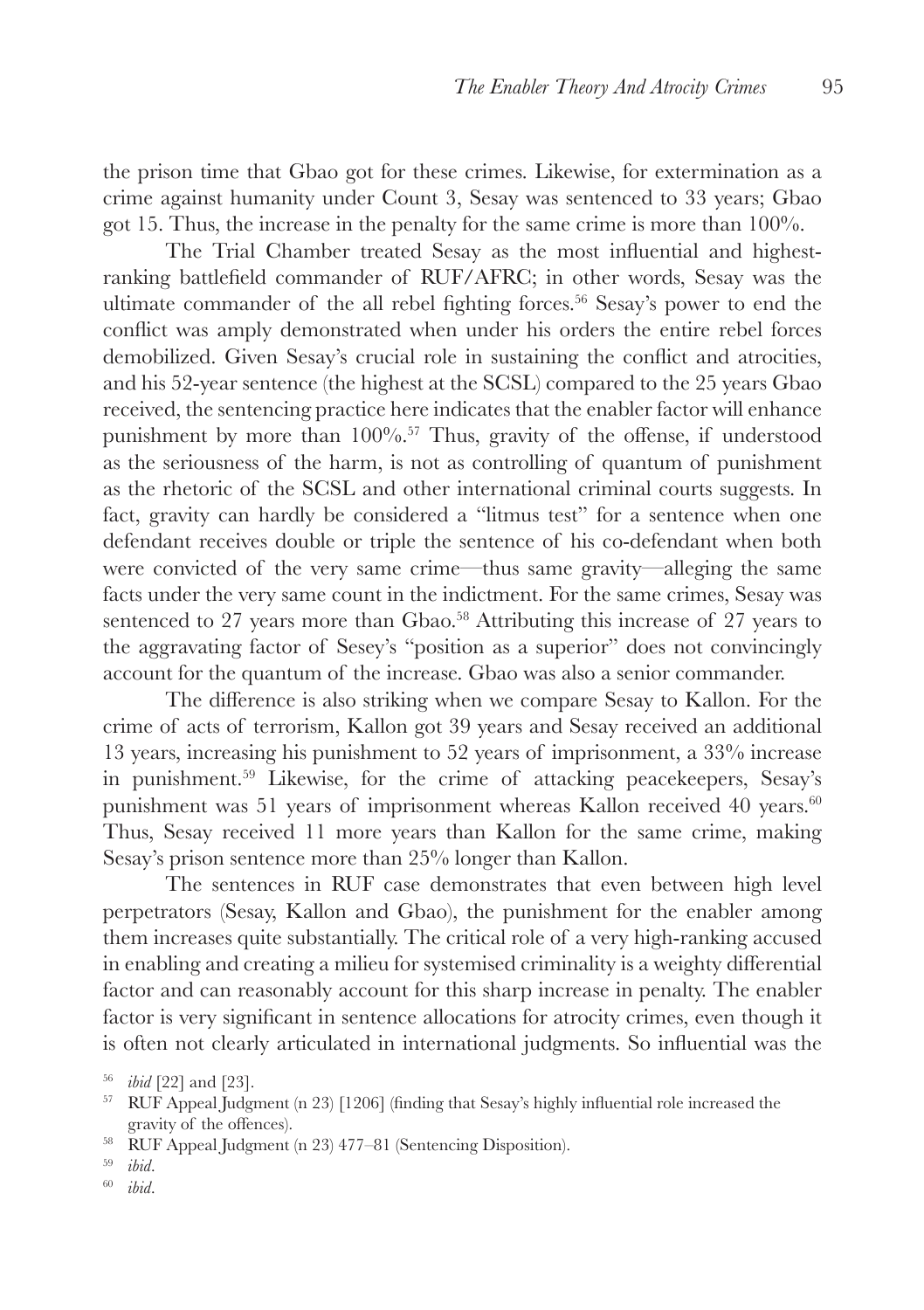enabler factor at sentencing that, in the RUF case, it nullified the fact that Sesay's responsibility for the attacks on the peacekeepers was less than Kallon's culpability for the same crime. This suggests that the enabler factor is a more significant factor for sentencing than the accused's mode of liability. Kallon ordered the attacks on peacekeepers and he even personally attempted to kill an UNAMSIL officer.<sup>61</sup> These constitute particularly grave modes of liability. Kallon bore direct criminal responsibility for direct participation, according to the Trial Chamber.<sup>62</sup> Sesay's responsibility however was further removed and less culpable relatively speaking. The Trial Chamber found Sesay to be only indirectly responsible for the attack because he failed to punish individuals like Kallon who ordered and carried out the attacks.63 Thus, Sesay's only culpability was by omission, compared to Kallon ordering and personally participating in the crime. Nevertheless, for the same crime, Sesay was sentenced to 11 more years of imprisonment than Kallon.

Although Sesay was not a head of state, he did direct and enable all RUF activities in Sierra Leone after Sankoh was imprisoned.64 Thus, for the relevant time periods, he was the head of an organised armed group engaged in armed conflict against a state. I theorize that accounting for the enabler factor is implicitly what some international judges are doing in their determination of what constitutes a just and appropriate punishment, even if their sentencing judgments fail to explicitly articulate enabler as a sentencing factor and even despite their magniloquence about "gravity of the offense" as the dispositive criteria for atrocity sentencing. The enabler factor better explains the reason for the very substantial increase in Sesay's punishment compared to his RUF co-perpetrators. Responsibility for enabling atrocities is a significant differential factor in sentencing allocations for international crimes.

## C. Enabler factor as applied to cdf case

The CDF defendants, Moinina Fofana and Allieu Kondewa, received the lowest sentences of any atrocity perpetrator convicted by the SCSL. The Trial Chamber sentenced Fofana to a meagre, six (6) years of imprisonment and Kondewa to eight (8) years for very heinous crimes including murder, cruel treatment, pillage, and using children in hostilities.<sup>65</sup> Thus, their crimes are quite

<sup>61</sup> RUF Trial Judgment (n 14).

<sup>64</sup> RUF Indictment (n 50) [23].

<sup>62</sup> *ibid*.

<sup>63</sup> *ibid*.

<sup>65</sup> CDF Trial Sentencing Judgment (n 15) 34–5 (Sentencing Disposition). The SCSL Appeals Chamber increased their sentences to 15 and 20 years respectively for Fofana and Kondewa. See *Prosecutor v Moinina Fofana, Allieu Kondewa*, Case No. SCSL-04-14-A, Appeals Chamber Judgment (28 May 2008) (hereinafter, "CDF Appeal Judgment") 189.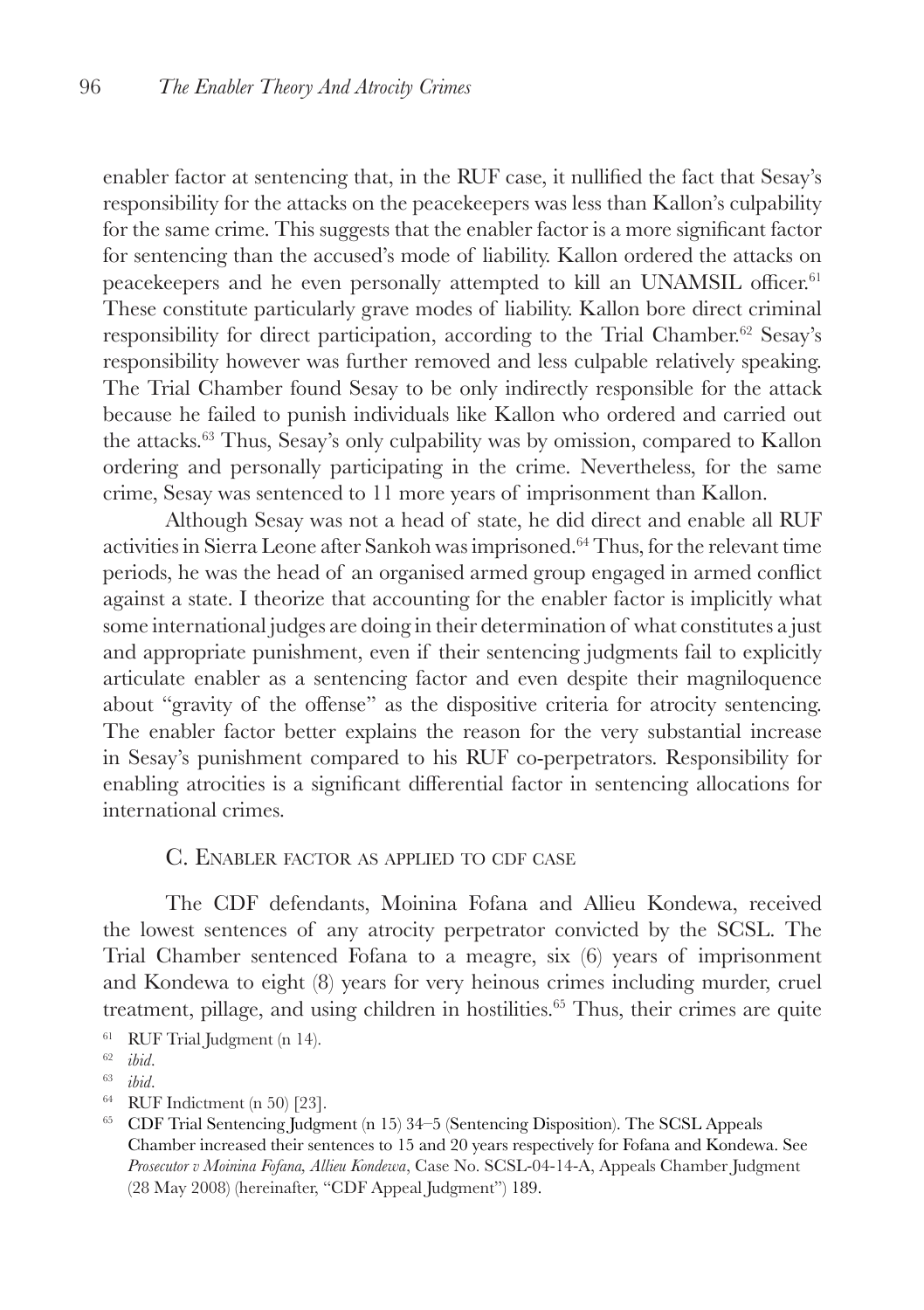grave, like the crimes committed by other perpetrators convicted by the SCSL.<sup>66</sup> Yet, the CDF war criminals' punishment is drastically lower than the average sentence (48 years) for other trials at the SCSL. Does the "gravity of the offence" factor adequately explain sentences of six (6) and eight (8) years for murder, cruel treatment, pillaging, and using children in hostilities? Can the enabler factor better explain why the CDF defendants received substantially lower punishments than the defendants in the RUF and AFRC trials?

How did the judges arrive at these sentences? As all ICL sentencing judgments do, the trial judges in the CDF case narrate their sentences in terms of "gravity".<sup>67</sup> And, like all other ICL sentencing analysis, the judges do not follow a doctrinal approach to gravity. Instead, they list a number of factors relevant to the gravity assessment: "scale and brutality of the offenses committed, the role played by the Accused in their commission, the degree of suffering or impact of the crime on the immediate victim, as well as its effect on relatives of the victim, and the vulnerability and number of victims."68 If gravity is the litmus test, then punishments of six and eight years of imprisonment seem manifestly low for perpetrators convicted of murder, forcing children to kill for them, and acts of rape resulting in death.69 If gravity demands a more severe punishment, how do the judges justify this comparatively low sentence? Part of the explanation lies in the judges' sympathy for the reasons the CDF Kamajor fighters entered the armed conflict, namely in "defence of their communities… with the sole objective of… preventing the brutal killings" of their families and to "protect their lands and properties."<sup>70</sup> Another prominent narrative also influenced the sentence.<sup>71</sup> According to the judges, a significant justification for the low sentence was that these war criminals fought for a "legitimate cause" by preventing a *coup d'etat*  against the elected government.72 The CDF defendants helped "re-establish the rule of law" by defeating a rebellion.73 Fighting for a legitimate cause merited mitigation of punishment, in the eyes of the judges, even if the means to achieve that end included atrocity crimes.74 The sentencing narrative exudes a distinctive tone of redemption, rather than condemnation as might be expected

- <sup>67</sup> CDF Trial Sentencing Judgment (n 15) [33].
- <sup>68</sup> *ibid*.
- <sup>69</sup> *ibid* [47] and [52].
- <sup>70</sup> *ibid* [84].
- <sup>71</sup> *ibid* [91] and [94].
- <sup>72</sup> *ibid* [82]–[94].
- <sup>73</sup> *ibid* [87].
- <sup>74</sup> CDF Trial Sentencing Judgment (n 15) [44] and [82]–[94].

<sup>66</sup> For a complete discussion and analysis of all crimes and punishment of defendants before the SCSL *see* Shahram Dana, "The Sentencing Legacy of the Special Court for Sierra Leone" (2014) 42 Georgia J Int'l & Comp L 615.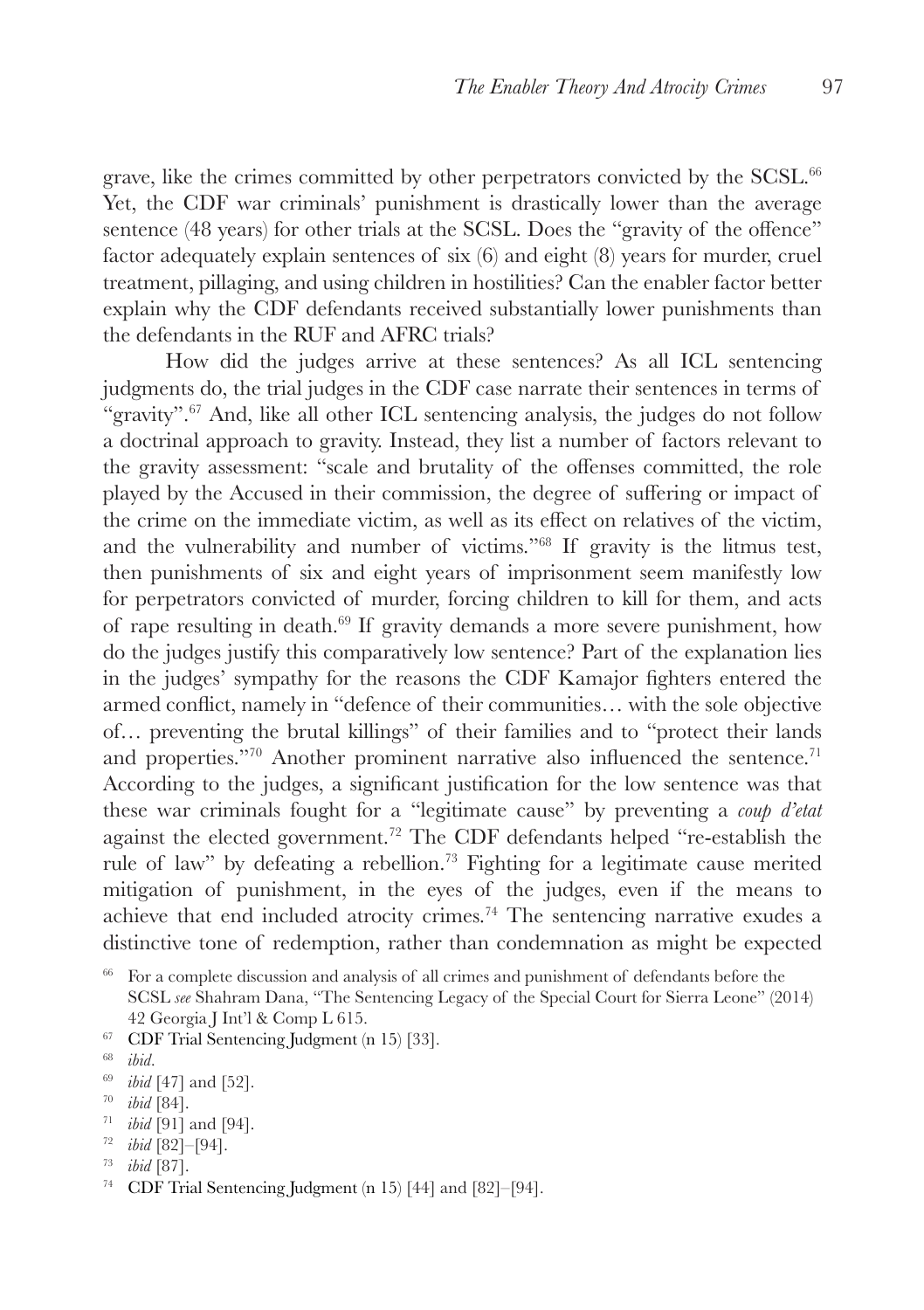in a judgment on criminality. The judges moralised that fighting to restore the "legitimate" government "atones" for their "grave and very serious" crimes.<sup>75</sup> Justifying reduction of punishment based on fighting for the good guys is deeply problematic, and the SCSL Appeals Chamber promptly overturned this ruling. Mitigating a sentence because the war criminal fought on the right side offends a core value of international humanitarian law, that all sides conduct hostilities in accordance with basic laws of humanity. To allow otherwise, destroys the *jus in bello, jus ad bellum* distinction. This justification for mitigation is liable to criticism of "victor's justice" and politicisation of international justice and runs counter to its underlying goals. The Trial Chamber's willingness to advance "legitimate cause" as grounds for mitigating punishment for atrocity crimes has been met with severe criticism.<sup>76</sup> The enabler factor, on the other hand, offers an explanation more congruent with the ethos of international criminal justice and the goals of international atrocity trials.

If gravity of the offence was indeed the primary factor influencing the trial sentence of the CDF defendants, then it would be reasonable to expect a higher sentence than six (6) and eight (8) years for murder, using children in hostilities, cruel treatment, and pillaging. Thus, the gravity factor does not explain these sentences. Could these sentences be better explained by the fact that Fofana and Kondewa were not enablers? Nowhere in the judgment of the CDF do you find the characterization of them as enablers as you do with, for example, Charles Taylor.77 The Trial Chamber also noted "Fofana's commitment to and observance of the Lome Peace agreement", demonstrating commitment to non-conflict.78 He also made substantial efforts to "ensur[e] that members of the CDF remained committed to the peace process."79 The Trial Chamber commended Fofana's post-conflict efforts to foster the peace process.<sup>80</sup> These findings all indicate that the judges did not consider the CDF defendants to be enablers of the armed conflict that spawned the atrocities. The judges recognised that factors indicative of an accused's role as an enabler (or non-enabler) are significant in determining an appropriate sentence. They determined that Fofana and Kondewa merited a

- <sup>79</sup> *ibid*.
- <sup>80</sup> *ibid*.

<sup>75</sup> *ibid* [82]–[94].

<sup>76</sup> Human Rights Watch, Political Considerations in Sentencing Mitigation for Serious Violations of the Laws of War before International Criminal Tribunals (March 2008) <https://www.hrw.org/ sites/default/files/related\_material/Political%20Considerations%20in%20Sentence%20Mitigation%20for%20Serious%20Violations%20of%20the%20Laws%20of%20War%20before%20 International%20Criminal%20Tribunals.pdf> (accessed 15 August 2019).

<sup>77</sup> See also, *Taylor* Trial Judgment (n 5) [5834], [5835], [5842], [6913]–[6915].

<sup>78</sup> CDF Trial Sentencing Judgment (n 15) [67].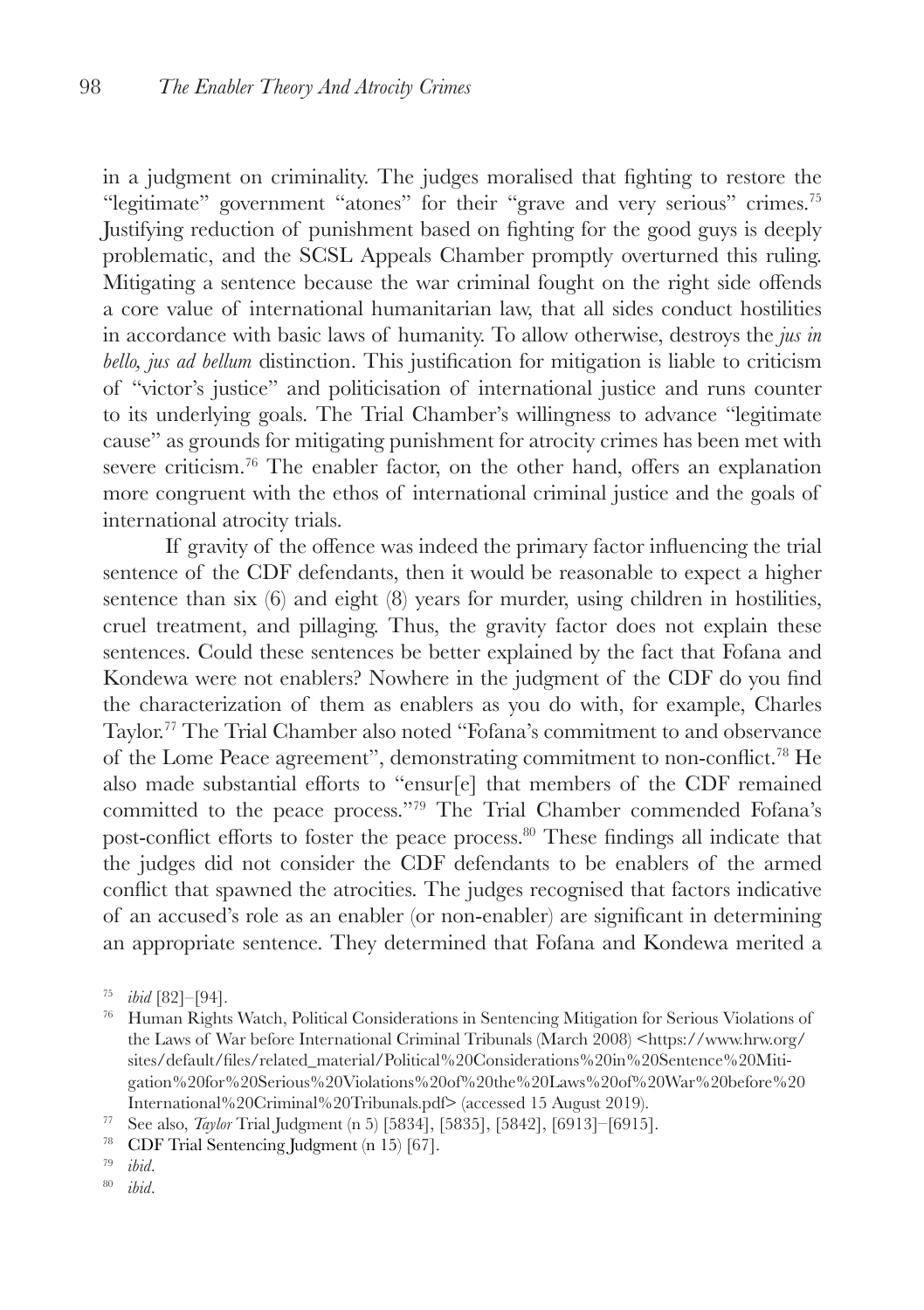sentence lower than what the gravity of the crime might otherwise demand. The fact that Fofana and Kondewa were not enablers, and in fact were viewed by the judges as persons committed to non-conflict, better explains their sentences than the gravity of their offences.

# III. Possible critiques of the enabler factor

This article does not present the enabler factor as an exclusive explanation that completely responds to all that vexes the goal of justly punishing atrocities. I argue that it elucidates a real determinate of ICL sentencing that is not explicitly accounted for in the sentencing narratives, and thus the enabler theory brings greater clarity to punishment for atrocity crimes. It captures an atrocity perpetrator's responsibility for enabling and creating the context of armed conflict. This element is not yet accounted for in any explicit sentencing factor. Yet, atrocities generally do not occur absent the chaos and disorder of war or armed conflict. In addition to better explaining ICL sentences, the enabler factor also enriches the sentencing analysis, leading to greater coherence between judicial narratives and sentencing outcomes.

Nevertheless, I recognise some concerns and possible arguments against the enabler theory. First, some may argue that it is too narrow in its applicability. This critique points out that the enabler factor will only apply to a small percentage of war criminals and thus have limited utility. I argue that its limited applicability is actually a strength. The reality is that only a few war criminals have the capacity to be enablers of armed conflict.

Second, it may also be argued that the enabler factor unfairly backdoors responsibility for aggression, violating *nullum crimen sine lege*. This criticism misunderstands the scope of the enabler factor. It does not create an independent or separate grounds of individual criminal responsibility for the crime of aggression, or any other atrocity crime for that matter. The accused must still first be found guilty of an existing atrocity crime, thus respecting the principle of legality. Consideration as an enabler arises only after a finding of guilt for an existing crime for the purpose of determining an appropriate sentence.

Third, and related to second, is the criticism that the enabler factor appears to only capture the person or side that initiated the conflict. It is true that persons who initiate large scale armed violence are more likely to be captured by the enabler factor. I argue that such dire conduct is dangerous criminality that must and should be captured in the sentence. Moreover, nothing about the enabler factor necessarily limits it to initiators of armed conflict. It is quite possible that a non-initiator of the violence can be found to be an enabler. The analysis would be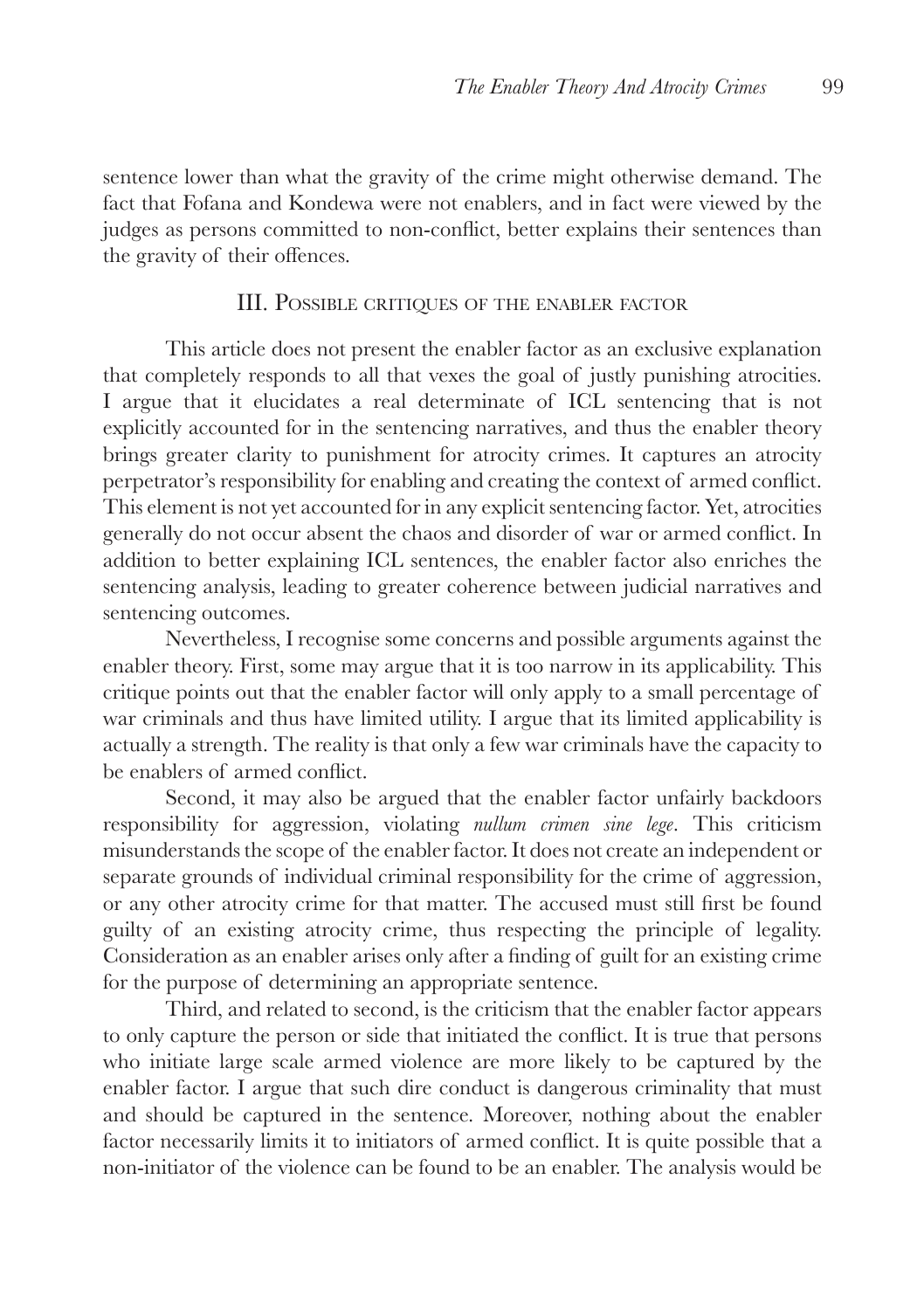driven by the facts on the ground, not labels. In the CDF case, the Kamajor were not viewed as enablers; the judges found that they did not enable the civil war in Sierra Leone but only engaged in the fighting in "defence of their communities" to protect their families from becoming victims of atrocities.<sup>81</sup> Based on these findings of fact, the Kamajor would not be considered enablers of Sierra Leone's civil war. Admittedly, the determination of who are enablers, and who are not, can be politicised. However, this does not undermine the enabler theory as a helpful tool for conceptualising the role of accused in sentencing narratives. It simply draws attention to the importance of objective application, which is true of any judicial determination. International judges are already called upon and indeed do make determinations on matters that are politicised and can impact domestic and international politics such as, for example, whether a war criminal contributed to national reconciliation.82

To be clear, the fact that a war criminal is not an "enabler" does not exonerate them from their crimes. They are still criminally responsible for their hand in the atrocities. A non-enabler can still be guilty of atrocity crimes and punished accordingly. The CDF defendants were found guilty of and punished for their crimes.

## IV. How the enabler factor fits into icl statutory provisions

How might international criminal courts incorporate the enabler factor into sentencing determinations? This question is beyond the scope of this article; it is explored in greater detail in a separate article that advances an innovative sentencing framework for punishing atrocities.<sup>83</sup> Nevertheless, it may be helpful to provide some brief reflections here on how existing ICL sentencing provisions and factors can be interpreted to account for the enabler factor. The relevant statutory language is found in the basic sentencing provisions of all international criminal tribunals, including the International Criminal Court. International judges are called upon to determine a sentence by considering "the gravity of the offence and the individual circumstances of the convicted person."84 The latter consideration has thus far been underutilised in ICL judicial sentencing analysis. I propose that

<sup>81</sup> CDF Trial Sentencing Judgment (n 15) [84].

<sup>82</sup> *Prosecutor v Plavšić*, Sentencing Judgment, IT-00-39&40/1-S (27 February 2003); See further, Shahram Dana, "The Limits of Judicial Idealism: Should the International Criminal Court Engage with Consequentialist Aspirations?" (2014) 3 Penn State J Int'l Affairs 30.

<sup>&</sup>lt;sup>83</sup> *See* Shahram Dana, "Reimagining Punishment for Atrocity Crimes: An Innovative Sentencing Framework" (2020) 5(1) Cambridge Law Review (forthcoming).

<sup>84</sup> SCSL Article 19(2); ICC Article 77; ICTR article 23; ICTY Article 24.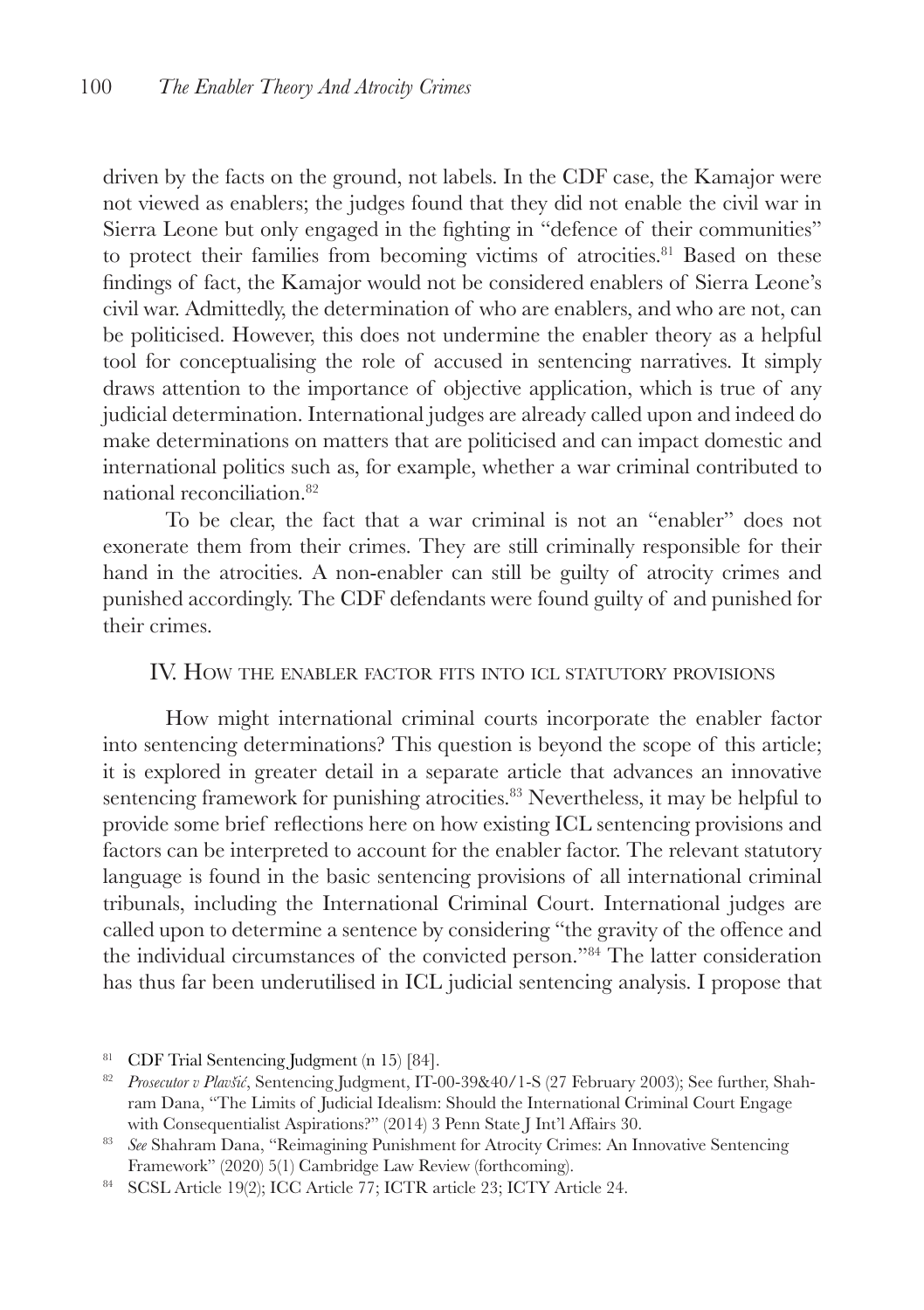the statutory criterion of "individual circumstances of the convicted person" take into account "the role of the accused" as informed by the enabler theory.

ICL judges routinely discuss "the role of the accused" when weighing the appropriate punishment. The sentencing jurisprudence, however, offers a confused and varied treatment of "the role of the accused" as a sentencing factor.85 Some judges reference "the role of the accused" in their general discussion of "gravity of the offense" and treat it as one of many enumerated "gravity" factors, but the decisions are not consistent in how they conceptualise, integrate, and account for this factor.<sup>86</sup> Other judgments treat "the role of the accused" as part of the accused's mode of liability and participation in the crime.<sup>87</sup> Still, other judgments treat the "role of the accused" as an aggravating factor. Thus, ICL jurisprudence offers three different conceptualisations of "the role of the accused": (1) as a gravity factor; (2) as a factor to assess the nature of individual's participation in a specific underlying crime; and (3) as an aggravating factor. Each of these approaches is problematic.88 Despite these variations, one thing is clear: "the role of the accused" is an important sentencing factor. But questions relevant to determining its content and influence remain unresolved, making it an important, but unpredictable factor at sentencing.

These problems can be transcended by understanding the "role of the accused" through the prism of the enabler theory. If ICL's conceptualisation of "the role of the accused" is informed by the enabler factor, then "the role of the accused" solidifies as a predictable factor, distinct from the concepts of gravity, modes of liability, and aggravating factors. Moreover, this approach allows the enabler factor to infuse the concept of "the role of the accused" with substance significant and distinctive to mass atrocities, thereby capturing its salience to

<sup>85</sup> *ibid*.

<sup>86</sup> *C.f.*, *Taylor* Appeals Judgment (n 30); *Prosecutor v Blaškić*, Case No. IT-95-14-A, Appeal Judgment (29 July 2004) [683]; RUF Trial Judgment (n 14) [40]; CDF Trial Sentencing Judgment (n 15) [33]; *Prosecutor v. Aleksovski*, Case No. IT-95-14/1-A, Appeal Judgment (24 March 2000) [182]; *Prosecutor v Brma*, Case No. SCSL-04-16-T, Trial Sentencing Judgment (July 19, 2007) [19]; *Prosecutor v Furundzija*, Case No. IT-95-17/1-A, Appeal Judgment (21 July 2000) [249]; *Prosecutor v Delalic*  ("Ćelebići *Case*"), Appeal Judgment (20 February 2001) [731].

<sup>&</sup>lt;sup>87</sup> This ambivalent treatment of "role of the accused" traces its origins to the early jurisprudence of the ICTY. See, *Furundzija* (n 144) [249]; *Blaškić* (n 144) [683]; *Aleksovski* (n 144) [182]; Ćelebići *Case* (n 144) [731].

<sup>88</sup> *See* Shahram Dana, "Reimagining Punishment for Atrocity Crimes: An Innovative Sentencing Framework" (2020) 5(1) Cambridge Law Review (forthcoming).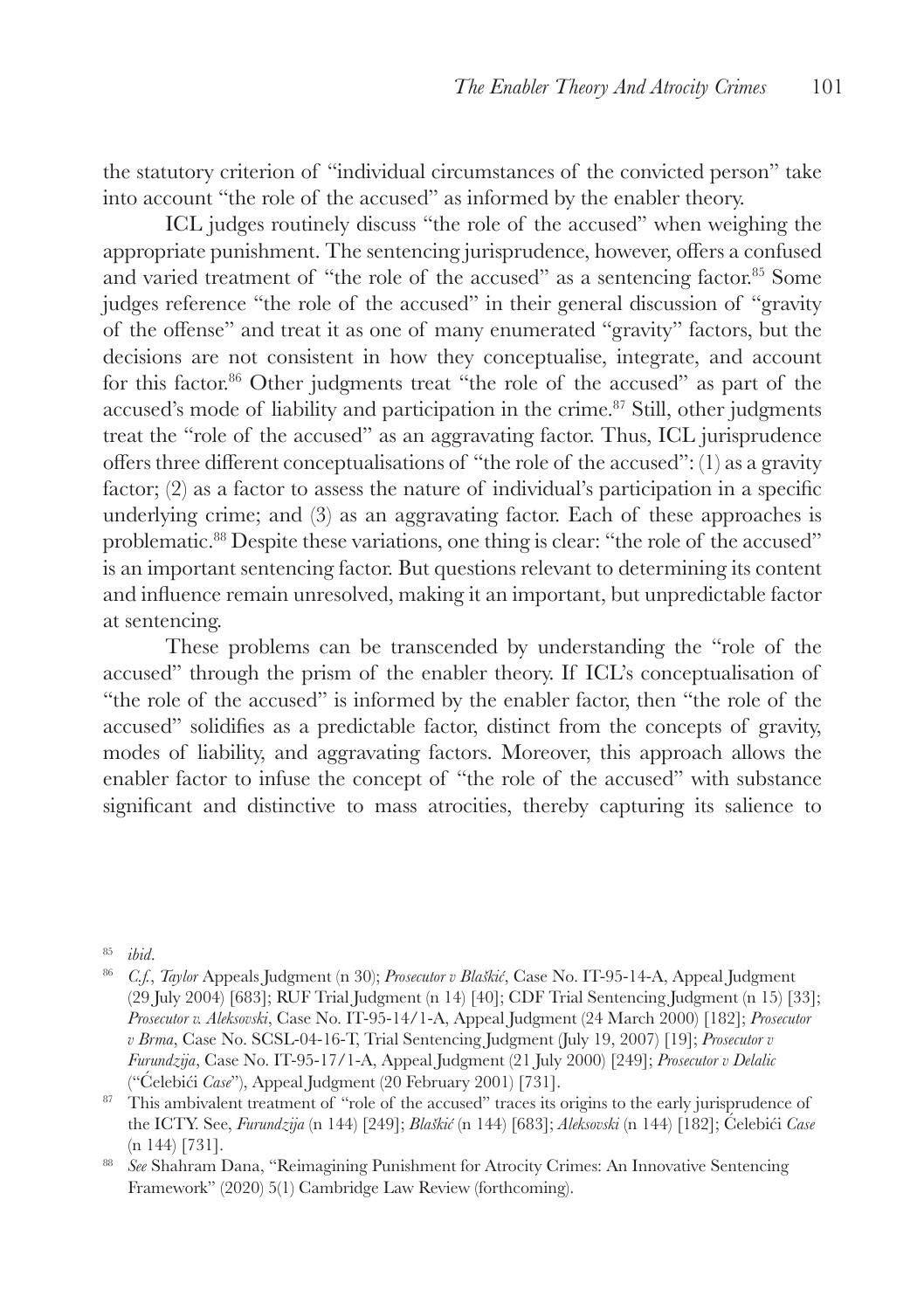situations of systemic criminality. This approach requires a shift in the discourse currently found in sentencing judgments.89

#### V. CONCLUSION

In punishing atrocities, judicial sentencing narratives are too preoccupied with justifying their outcomes almost exclusively in terms of "gravity", a rhetoric that has arguably been overplayed and is at risk of having a watered-down effect. The dominance of "gravity of the offence" is crowding out deliberation of meaningful factors crucial to atrocity trials and is stifling the development of the law of atrocity punishment. This article argues for a departure from this approach to punishing atrocities, which has largely transposed domestic sentencing practices applied to ordinary crimes. It offers a novel approach to punishing atrocity crimes: *the enabler theory*. The role of the accused in enabling the milieu or situation in which atrocity crimes spawn has thus far been under-considered at sentencing. I argue that because atrocity crimes are typically the outcome of large-scale violence or armed conflict, ICL punishment must account for a convicted person's role as an enabler.

Even though the enabler factor appears to have a silent influence on sentencing at the SCSL, judges do not explicitly account for the enabler factor in their sentencing analysis. They should. The enabler factor will bring greater coherence and clarity to their reasoning and sentencing allocations. For example, judges justified Charlies Taylor's hefty 50 year prison sentence by simply asserting that his case was "unique." But what precisely is "unique" about Charles Taylor's criminality? The trial chamber never adequately explains this and consequently, several observers criticise Taylor's punishment as too harsh and unjustified go around the court's own sentencing principles.<sup>90</sup> The enabler theory closes this explanatory gap, elucidating why Taylor's sentence is not excessive for the atrocities he enabled while he was a sitting Head of State.<sup>91</sup> Rather than unsatisfyingly ending their sentencing analysis dependent on the "unique circumstances of a case", the judges could have returned to the findings in their judgment where they determined that Taylor had enabled the RUF/AFRC in the conflict and the

<sup>&</sup>lt;sup>89</sup> The innovation required in interpreting existing ICL statutory criteria and sentencing factors is argued in detail *in* Shahram Dana, "Reimagining Punishment for Atrocity Crimes: An Innovative Sentencing Framework" (2020) 5(1) Cambridge Law Review (forthcoming).

<sup>90</sup> See *e.g.* Heller, *Taylor Sentence* (2013) (n 29) 835–40; Drumbl, Punishing Heads of State (2012) (n 26).

<sup>&</sup>lt;sup>91</sup> See above Section III.A.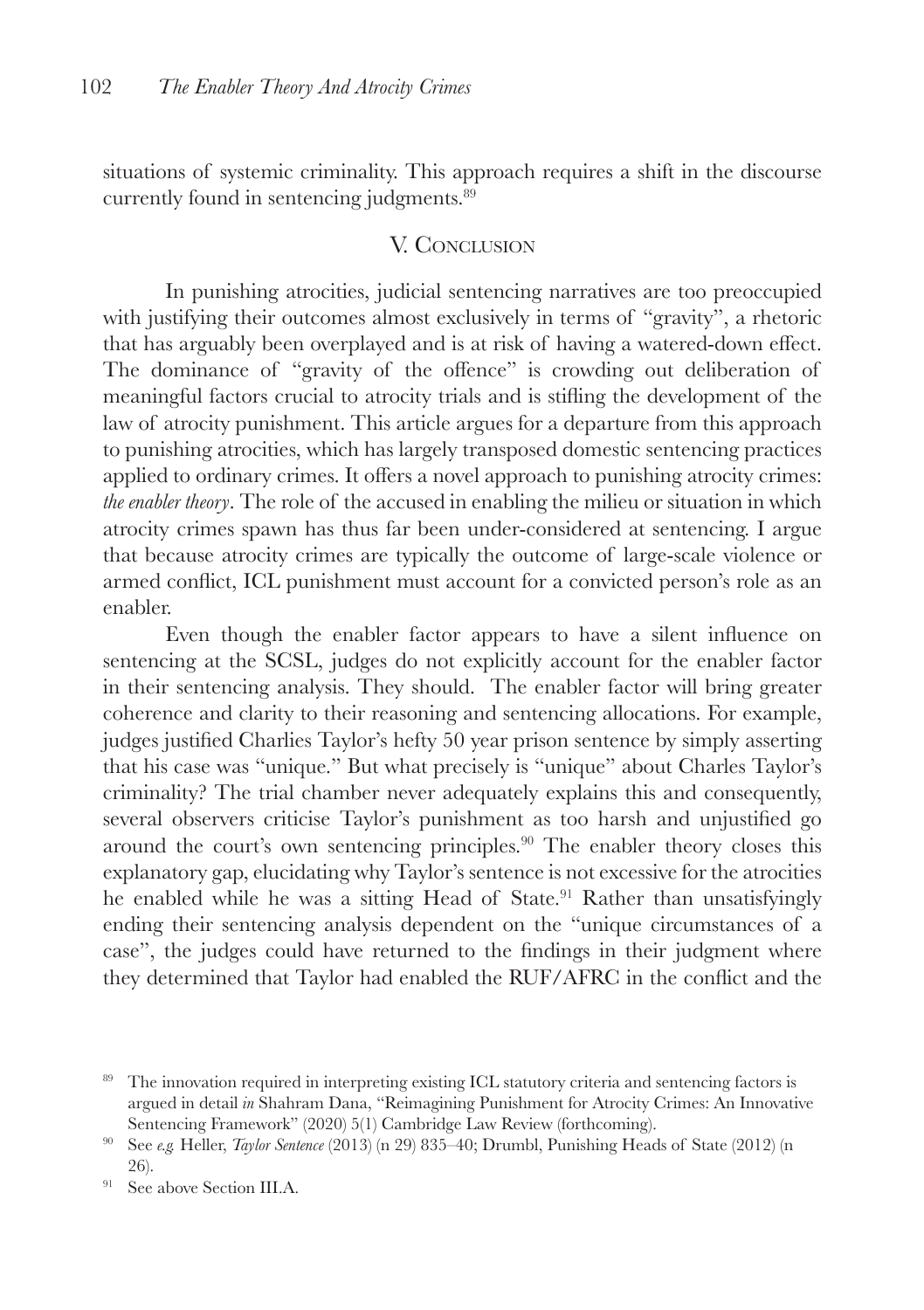atrocities they committed.92 A Head of State's wrongdoing that enables large scale violence and atrocities in another country is wrongdoing that must be captured in his punishment. The enabler theory here provides the judges with a justification well rooted in the purpose of atrocity trials and international law.

Likewise, the enabler theory explains differences in sentencing outcomes that gravity alone cannot account for. For example, the enabler factor explains why Sesay, the top RUF commander and an enabler of the conflict and atrocities, received double, or in some cases even triple, the punishment that his subordinates received for the same crimes, even though the subordinates directly committed the killings and Sesay's responsibility was based on an omission—his failure to prevent the subordinate from committing the crime or to punish him afterwards. For his omissions, Sesay received twice or three times the punishment that the direct perpetrators of the crime received. The enabler factor explains why his sentence is appropriate, notwithstanding the fact that his criminal liability is based on an omission. Furthermore, the enabler theory is also helpful in expressing why a group of defendants are receiving lower sentences even though they have committed serious crimes. The CDF fighters were sentenced to substantially less years of imprisonment that the RUF and AFCD soldiers (and Charles Taylor). The average trial sentence for the former group was seven (7) years of imprisonment; whereas the average sentence for the RUF and AFCD perpetrators was forty-four (44) years. The trial judges justified these very lenient sentences on the grounds that the CDF fighters were the "good guys" fighting a just war.<sup>93</sup> The justification, however, runs counter to the ethos of international humanitarian law and international criminal justice. The enabler theory, on the other hand, offers an explanation for the lower sentences that is more congruent with the principles and values of international law.

The enabler theory offers several advantages when punishing atrocity crimes. By departing from a sentencing discourse that narrates atrocity punishment entirely in terms of gravity, my approach allows a space for important nuances to be communicated and expressed in the ICL sentencing process. It also closes the gap between judicial narratives about atrocities and sentencing outcomes. Presently, the normative expressions are compromised under an exclusive reliance on hyper "gravity" imagery that far outpaces and overshadows the actual quantum of punishment. Judicial narratives tirelessly confront the reader about the gravity

<sup>92</sup> *Taylor* Trial Judgment (n 5) [5834], [5835], [5842], [6913]–[6915] (finding that Taylor "enabled the RUF/AFRC's Operational Strategy" and "supported, sustained and enhanced the RUF/ AFRC's capacity to implement its Operational Strategy.")

<sup>93</sup> See above Section III.C.